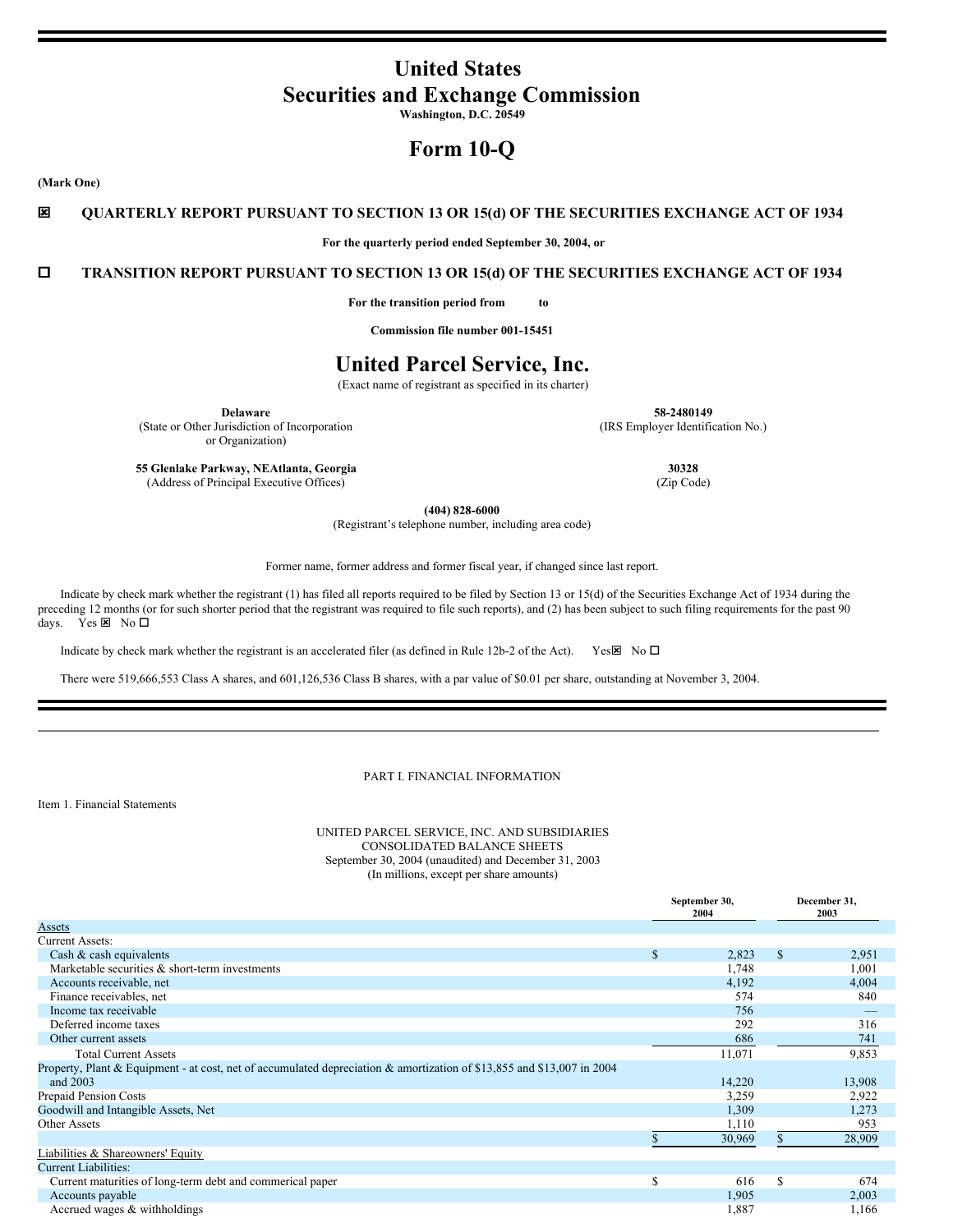| Dividends payable                                                                                             |        | 282    |
|---------------------------------------------------------------------------------------------------------------|--------|--------|
| Other current liabilities                                                                                     | 1,347  | 1,393  |
| <b>Total Current Liabilities</b>                                                                              | 5,755  | 5,518  |
| Long-Term Debt                                                                                                | 3,145  | 3,149  |
| Accumulated Postretirement Benefit Obligation, Net                                                            | 1,423  | 1,335  |
| Deferred Taxes, Credits & Other Liabilities                                                                   | 5,159  | 4,055  |
| <b>Shareowners' Equity:</b>                                                                                   |        |        |
| Preferred stock, no par value, authorized 200 shares, none issued                                             |        |        |
| Class A common stock, par value \$.01 per share, authorized 4,600 shares, issued 529 and 571 in 2004 and 2003 | 5      | 6      |
| Class B common stock, par value \$.01 per share, authorized 5,600 shares, issued 595 and 560 in 2004 and 2003 | 6      |        |
| Additional paid-in capital                                                                                    |        | 662    |
| Retained earnings                                                                                             | 15,713 | 14,356 |
| Accumulated other comprehensive loss                                                                          | (237)  | (177)  |
| Deferred compensation arrangements                                                                            | 169    | 136    |
|                                                                                                               | 15.656 | 14,988 |
| Less: Treasury stock (3 and 2 shares in 2004 and 2003)                                                        | (169)  | (136)  |
|                                                                                                               | 15,487 | 14,852 |
|                                                                                                               | 30,969 | 28,909 |

See notes to unaudited consolidated financial statements.

2

# UNITED PARCEL SERVICE, INC. AND SUBSIDIARIES STATEMENTS OF CONSOLIDATED INCOME Three and Nine Months Ended September 30, 2004 and 2003 (In millions, except per share amounts) (unaudited)

|                             |    | <b>Three Months Ended</b><br>September 30, |    |       |    | <b>Nine Months Ended</b> |    |        |
|-----------------------------|----|--------------------------------------------|----|-------|----|--------------------------|----|--------|
|                             |    | 2004                                       |    | 2003  |    | 2004                     |    | 2003   |
| Revenue                     | \$ | 8,952                                      | \$ | 8,312 | \$ | 26,742                   | S. | 24,553 |
| <b>Operating Expenses:</b>  |    |                                            |    |       |    |                          |    |        |
| Compensation and benefits   |    | 5,139                                      |    | 4,830 |    | 15,386                   |    | 14,292 |
| Other                       |    | 2,555                                      |    | 2,335 |    | 7,571                    |    | 7,089  |
|                             |    | 7,694                                      |    | 7,165 |    | 22,957                   |    | 21,381 |
| <b>Operating Profit</b>     |    | 1,258                                      |    | 1,147 |    | 3,785                    |    | 3,172  |
| Other Income and (Expense): |    |                                            |    |       |    |                          |    |        |
| Investment income (loss)    |    | 26                                         |    | 23    |    | 57                       |    | (5)    |
| Interest expense            |    | (38)                                       |    | (31)  |    | (112)                    |    | (94)   |
|                             |    | (12)                                       |    | (8)   |    | (55)                     |    | (99)   |
| Income before Income Taxes  |    | 1,246                                      |    | 1,139 |    | 3,730                    |    | 3,073  |
| <b>Income Taxes</b>         |    | 356                                        |    | 400   |    | 1,263                    |    | 1,031  |
| Net Income                  | S  | 890                                        | S  | 739   | S  | 2,467                    | S  | 2,042  |
|                             |    |                                            |    |       |    |                          |    |        |
| Basic Earnings Per Share    | S  | 0.79                                       | \$ | 0.66  | \$ | 2.19                     | S  | 1.81   |
| Diluted Earnings Per Share  | \$ | 0.78                                       | S  | 0.65  | S  | 2.17                     | S  | 1.80   |

See notes to unaudited consolidated financial statements.

3

### UNITED PARCEL SERVICE, INC. AND SUBSIDIARIES CONSOLIDATED STATEMENT OF SHAREOWNERS' EQUITY Nine Months Ended September 30, 2004 and 2003 (In millions, except per share amounts) (unaudited)

|                                                | 2004          |  | 2003           |               |  |                |
|------------------------------------------------|---------------|--|----------------|---------------|--|----------------|
|                                                | <b>Shares</b> |  | <b>Dollars</b> | <b>Shares</b> |  | <b>Dollars</b> |
| <b>Class A Common Stock</b>                    |               |  |                |               |  |                |
| Beginning balance                              | 571           |  |                | 642           |  |                |
| Common stock purchases                         | (10)          |  |                | (4)           |  |                |
| Stock award plans                              |               |  |                |               |  |                |
| Common stock issuances                         |               |  | _              |               |  |                |
| Conversions of Class A to Class B common stock | (40)          |  |                | (59)          |  |                |
| Ending balance                                 | 529           |  |                | 587           |  |                |
| <b>Class B Common Stock</b>                    |               |  |                |               |  |                |
| Beginning balance                              | 560           |  |                | 482           |  |                |
| Common stock purchases                         | (5)           |  |                | (2)           |  |                |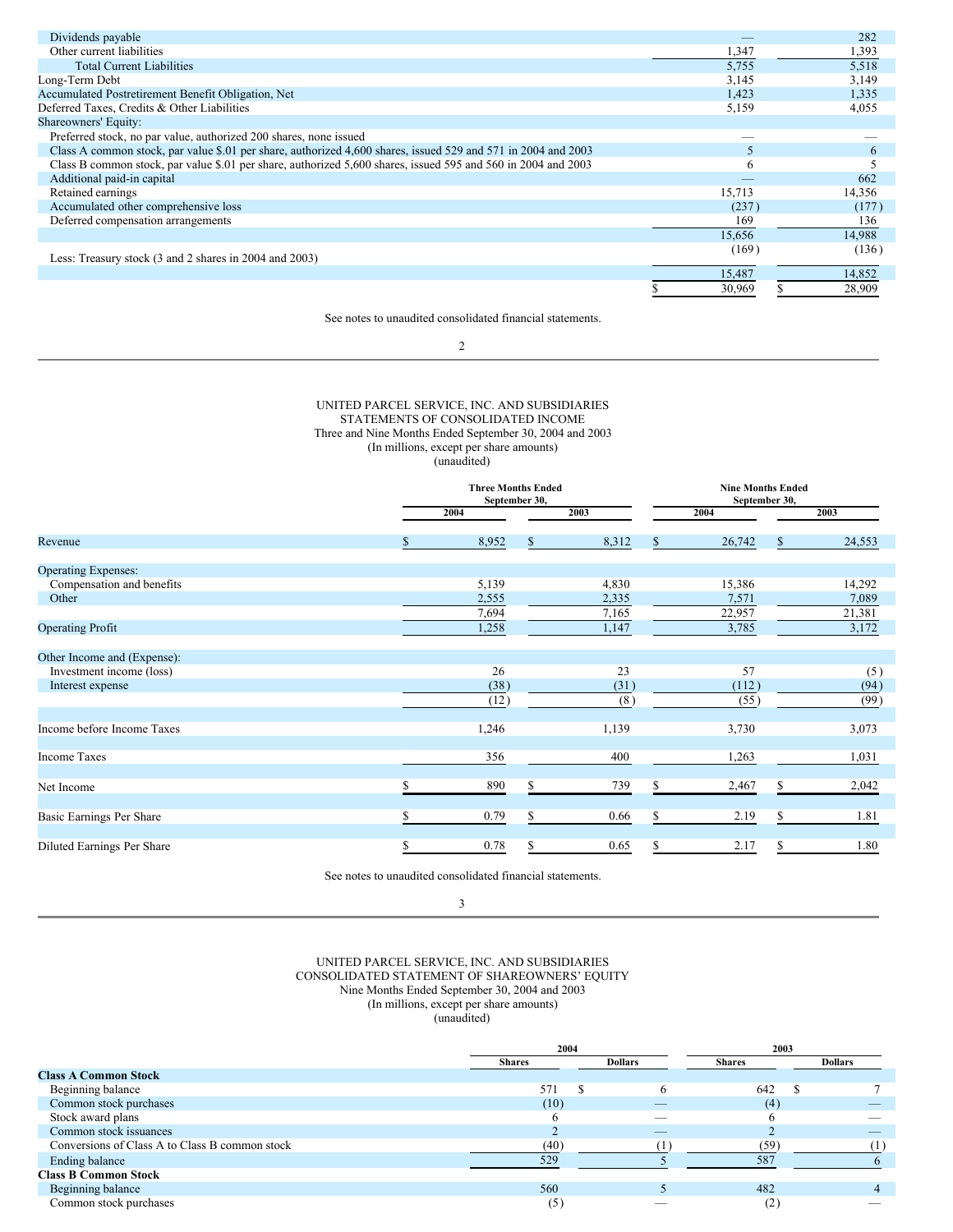| Conversions of Class A to Class B common stock                                   | 40  | $\mathbf{1}$   | 59  | 1                 |
|----------------------------------------------------------------------------------|-----|----------------|-----|-------------------|
| Ending balance                                                                   | 595 | 6              | 539 | 5                 |
| <b>Additional Paid-In Capital</b>                                                |     |                |     |                   |
| Beginning balance                                                                |     | 662            |     | 387               |
| Stock award plans                                                                |     | 152            |     | 117               |
| Common stock purchases                                                           |     | (930)          |     | (356)             |
| Common stock issuances                                                           |     | 116            |     | 94                |
| Ending balance                                                                   |     |                |     | 242               |
| <b>Retained Earnings</b>                                                         |     |                |     |                   |
| Beginning balance                                                                |     | 14,356         |     | 12,495            |
| Net income                                                                       |     | 2,467          |     | 2,042             |
| Common stock purchases                                                           |     | (162)          |     |                   |
| Dividends (\$0.84 and \$0.67 per share)                                          |     | (948)          |     | (754)             |
| Ending balance                                                                   |     | 15,713         |     | 13,783            |
| <b>Accumulated Other Comprehensive Income (Loss)</b>                             |     |                |     |                   |
| Foreign currency translation adjustment:                                         |     |                |     |                   |
| Beginning balance                                                                |     | (56)           |     | (328)             |
| Aggregate adjustment                                                             |     | (117)          |     | 125               |
| <b>Ending balance</b>                                                            |     | (173)          |     | (203)             |
| Unrealized gain (loss) on marketable securities:                                 |     |                |     |                   |
| Beginning balance                                                                |     | 14             |     | (34)              |
| Current period changes in fair value (net of tax effect of $\S(3)$ ) and $\S(6)$ |     | (5)            |     | 10                |
| Reclassification to earnings (net of tax effect of $\S(1)$ ) and $\S(7)$         |     | (1)            |     | 28                |
| <b>Ending balance</b>                                                            |     | 8              |     | $\overline{4}$    |
| Unrealized gain (loss) on cash flow hedges:                                      |     |                |     |                   |
| Beginning balance                                                                |     | (72)           |     | (26)              |
| Current period changes in fair value (net of tax effect of \$37 and \$0)         |     | 64             |     |                   |
| Reclassification to earnings (net of tax effect of \$7 and $$(18)$ )             |     | 12             |     | (30)              |
| <b>Ending balance</b>                                                            |     | $\overline{4}$ |     | (56)              |
| Additional minimum pension liability:                                            |     |                |     |                   |
| Beginning balance                                                                |     | (63)           |     | (50)              |
| Minimum pension liability adjustment (net of tax effect of \$(8) and \$0)        |     | (13)           |     |                   |
| Ending balance                                                                   |     | (76)           |     | $\overline{(50)}$ |
| Ending accumulated other comprehensive income (loss)                             |     | (237)          |     | (305)             |
| <b>Deferred Compensation Obligations</b>                                         |     |                |     |                   |
| Beginning balance                                                                |     | 136            |     | 84                |
| Common stock held for deferred compensation arrangements                         |     | 33             |     | 51                |
| Ending balance                                                                   |     | 169            |     | 135               |
| <b>Treasury Stock</b>                                                            |     |                |     |                   |
| Beginning balance                                                                | (2) | (136)          | (1) | (84)              |
| Common stock held for deferred compensation arrangements                         | (1) | (33)           | (1) | (51)              |
|                                                                                  | (3) |                |     |                   |
| Ending balance                                                                   |     | (169)          | (2) | (135)             |
| <b>Ending Total Shareowners' Equity</b>                                          |     | \$<br>15,487   |     | 13,731<br>\$      |
| <b>Comprehensive Income</b>                                                      |     | \$<br>2,407    |     | Ŝ<br>2,175        |

See notes to unaudited consolidated financial statements.

# 4

#### UNITED PARCEL SERVICE, INC. AND SUBSIDIARIES CONSOLIDATED STATEMENTS OF CASH FLOWS Nine Months Ended September 30, 2004 and 2003 (In millions) (unaudited)

|                                                                            | <b>Nine Months Ended</b><br>September 30, |       |  |
|----------------------------------------------------------------------------|-------------------------------------------|-------|--|
|                                                                            | 2004                                      | 2003  |  |
| Cash flows from operating activities:                                      |                                           |       |  |
| Net income                                                                 | \$<br>2,467<br>S                          | 2,042 |  |
| Adjustments to reconcile net income to net cash from operating activities: |                                           |       |  |
| Depreciation and amortization                                              | 1,154                                     | 1,162 |  |
| Postretirement benefits                                                    | 88                                        | 60    |  |
| Deferred taxes, credits and other                                          | 213                                       | 81    |  |
| Stock award plans                                                          | 459                                       | 394   |  |
| Loss on disposal of assets                                                 | 10                                        | 8     |  |
| Loss (gain) on investments                                                 | (2)                                       | 54    |  |
| Provision for losses on finance receivables                                | 9                                         | 11    |  |
| Changes in assets and liabilities:                                         |                                           |       |  |
| Accounts receivable, net                                                   | (188)                                     | 12    |  |
| Other current assets                                                       | 188                                       | (48)  |  |
| Prepaid pension costs                                                      | (337)                                     | (275) |  |
| Accounts payable                                                           | (20)                                      | 185   |  |
| Accrued wages and withholdings                                             | 364                                       | 316   |  |
| Dividends payable                                                          | (282)                                     | (212) |  |
| Income taxes payable                                                       | (81)                                      | 365   |  |
| Other current liabilities                                                  | 70                                        |       |  |
| Net cash from operating activities                                         | 4,112                                     | 4,160 |  |

Cash flows from investing activities: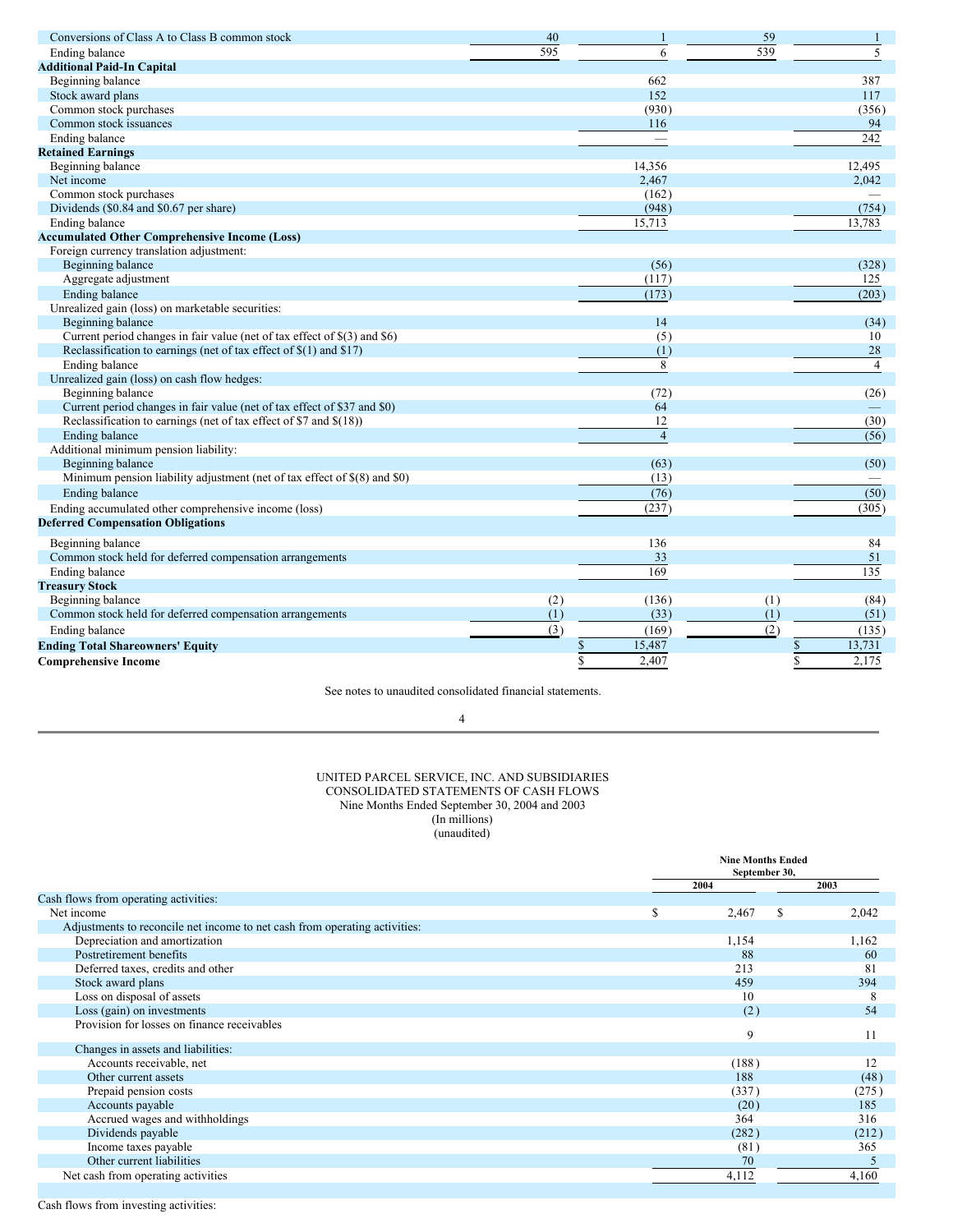| Capital expenditures                                                     | (1,513) | (1,515) |
|--------------------------------------------------------------------------|---------|---------|
| Disposals of property, plant and equipment                               | 75      | 101     |
| Purchases of marketable securities and short-term investments            | (4,053) | (4,971) |
| Sales and maturities of marketable securities and short-term investments | 3,298   | 4,762   |
| Net (increase) decrease in finance receivables                           | 242     | (16)    |
| Cash (paid) received for business acquisitions / dispositions            | (78)    | 8       |
| Other asset receipts (payments)                                          | (52)    | (108)   |
| Net cash used in investing activities                                    | (2,081) | (1,739) |
|                                                                          |         |         |
| Cash flows from financing activities:                                    |         |         |
| Proceeds from borrowings                                                 | 82      | 285     |
| Repayments of borrowings                                                 | (236)   | (884)   |
| Purchases of common stock                                                | (1,092) | (356)   |
| Issuances of common stock                                                | 139     | 120     |
| <b>Dividends</b>                                                         | (927)   | (743)   |
| Other transactions                                                       | (29)    | (26)    |
| Net cash used in financing activities                                    | (2,063) | (1,604) |
| Effect of exchange rate changes on cash                                  | (96)    | 80      |
|                                                                          |         |         |
| Net increase (decrease) in cash and cash equivalents                     | (128)   | 897     |
| Cash and cash equivalents:                                               |         |         |
| Beginning of period                                                      | 2,951   | 2,211   |
| End of period                                                            | 2,823   | 3,108   |
| Cash paid during the period for:                                         |         |         |
| Interest (net of amount capitalized)                                     | 95      | 102     |
| Income taxes                                                             | 1,386   | 618     |
|                                                                          |         |         |

See notes to unaudited consolidated financial statements.

5

# UNITED PARCEL SERVICE, INC. AND SUBSIDIARIES NOTES TO UNAUDITED CONSOLIDATED FINANCIAL STATEMENTS

### **Note 1. Basis of Presentation**

In our opinion, the accompanying interim, unaudited, consolidated financial statements contain all adjustments (consisting of normal recurring accruals) necessary to present fairly our financial position as of September 30, 2004, our results of operations for the three and nine months ended September 30, 2004 and 2003, and cash flows for the nine months ended September 30, 2004 and 2003. The results reported in these consolidated financial statements should not be regarded as necessarily indicative of results that may be expected for the entire year. The interim financial statements should be read in conjunction with the audited consolidated financial statements and notes thereto included in our Annual Report on Form 10-K for the year ended December 31, 2003.

For interim consolidated financial statement purposes, we compute our tax provision on the basis of our estimated annual effective income tax rate, and provide for accruals under our various employee benefit plans for each three month period based on one quarter of the estimated annual expense.

Certain prior period amounts have been reclassified to conform to the current period presentation.

# **Note 2. Stock-Based Compensation**

Effective January 1, 2003, we adopted the fair value measurement provisions of Financial Accounting Standards Board ("FASB") Statement No. 123 "Accounting for Stock-Based Compensation" ("FAS 123"). Under the provisions of FASB Statement No. 148 "Accounting for Stock-Based Compensation – Transition and Disclosure," we have elected to adopt the measurement provisions of FAS 123 using the prospective method. Under this approach, all stock-based compensation granted subsequent to January 1, 2003 has been expensed to compensation and benefits over the vesting period based on the fair value at the date the stock-based compensation is granted. Stock compensation awards include stock options, management incentive awards, restricted performance units, and employer matching contributions (in shares of UPS stock) for a defined contribution benefit plan.

The following provides pro forma information as to the impact on net income and earnings per share if we had used the fair value measurement provisions of FAS 123 to account for all stock-based compensation awards granted prior to January 1, 2003 (in millions, except per share amounts). **Nine Months Ended**

|            |                                                            | <b>Three Months Ended</b><br>September 30, |       |               |       | <b>Nine Months Ended</b><br>September 30, |       |               |       |
|------------|------------------------------------------------------------|--------------------------------------------|-------|---------------|-------|-------------------------------------------|-------|---------------|-------|
|            |                                                            |                                            | 2004  |               | 2003  |                                           | 2004  |               | 2003  |
| Net income |                                                            |                                            | 890   |               | 739   |                                           | 2,467 | <sup>\$</sup> | 2,042 |
| Add:       | Stock-based employee compensation expense included in net  |                                            |       |               |       |                                           |       |               |       |
|            | income, net of tax effects                                 |                                            | 142   |               | 124   |                                           | 424   |               | 354   |
| Less:      | Total pro-forma stock-based employee compensation expense, |                                            |       |               |       |                                           |       |               |       |
|            | net of tax effects                                         |                                            | (148) |               | (136) |                                           | (448) |               | (392) |
|            | Pro-forma net income                                       |                                            | 884   |               | 727   |                                           | 2,443 |               | 2,004 |
|            | Basic earnings per share                                   |                                            |       |               |       |                                           |       |               |       |
|            | As reported                                                |                                            | 0.79  | \$.           | 0.66  | \$.                                       | 2.19  | <sup>\$</sup> | 1.81  |
|            | Pro forma                                                  | ъ                                          | 0.79  | <sup>\$</sup> | 0.64  | <sup>\$</sup>                             | 2.17  | <sup>\$</sup> | 1.78  |
|            | Diluted earnings per share                                 |                                            |       |               |       |                                           |       |               |       |
|            | As reported                                                | \$.                                        | 0.78  | -S            | 0.65  | <b>S</b>                                  | 2.17  | $\mathcal{S}$ | 1.80  |
|            | Pro forma                                                  | \$                                         | 0.78  | S             | 0.64  | Ъ                                         | 2.15  | S             | 1.76  |
|            |                                                            |                                            | 6     |               |       |                                           |       |               |       |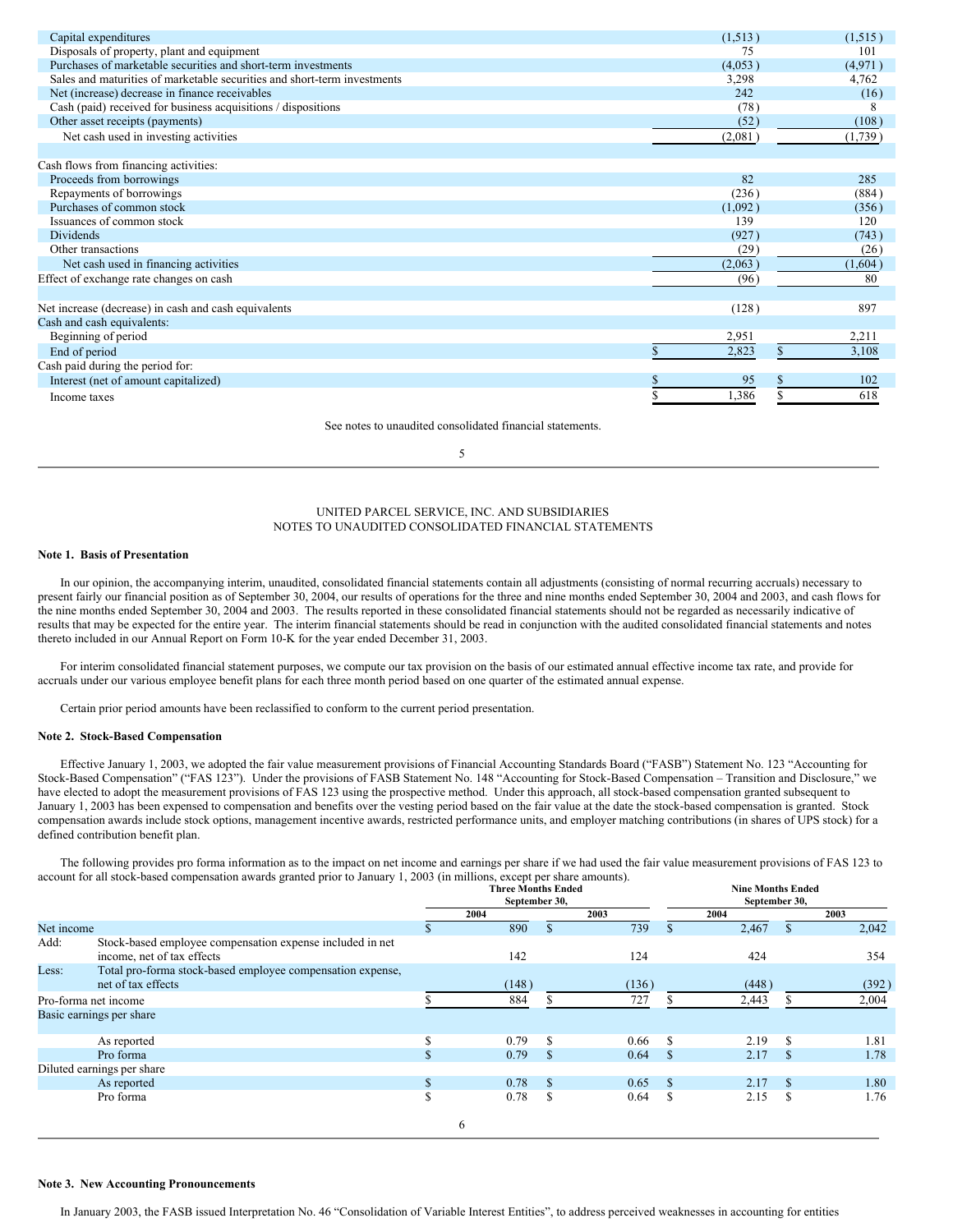commonly known as special purpose or off balance sheet. In addition to numerous FASB Staff Positions written to clarify and improve the application of FIN 46, the FASB recently announced a deferral for certain entities, and an amendment to FIN 46 entitled FASB Interpretation No. 46 (revised December 2003) "Consolidation of Variable Interest Entities" ("FIN 46").

FIN 46 provides guidance for identifying the party with a controlling financial interest resulting from arrangements or financial instruments rather than voting interests. FIN 46 defines the term "variable interest entity" and is based on the premise that if a business enterprise absorbs a majority of such an entity's expected losses and/or receives a majority of its expected residual returns, that enterprise has a controlling financial interest, and would thus require consolidation of the variable interest entity. As of December 31, 2003, we adopted FIN 46, and the effects of adoption were not material to our results of operations or financial condition.

On July 1, 2003, we adopted FASB Statement No. 149 "Amendment of Statement 133 on Derivative Instruments and Hedging Activities" ("FAS 149"). FAS 149 amends FAS 133 for certain decisions made by the FASB as part of the Derivatives Implementation Group process. FAS 149 also amends FAS 133 to incorporate clarifications of the definition of a derivative. The adoption of FAS 149 was not material to our results of operations or financial condition.

On July 1, 2003, we adopted FASB Statement No. 150 "Accounting for Certain Instruments with Characteristics of Both Liabilities and Equity" ("FAS 150"). FAS 150 establishes how an issuer measures certain freestanding financial instruments with characteristics of both liabilities and equity, and requires that such instruments be classified as liabilities. The adoption of FAS 150 was not material to our results of operations or financial condition.

In December 2003, the FASB revised Statement No. 132, "Employers' Disclosures about Pensions and Other Postretirement Benefits" ("FAS 132"). The revised standard requires new disclosures in addition to those required by the original standard about the assets, obligations, cash flows and net periodic benefit cost of defined benefit pension plans and other defined benefit postretirement plans. As revised, FAS 132 is effective for financial statements with fiscal years ending after December 15, 2003. We have included these disclosures in Note 5 – Employee Benefit Plans.

On December 8, 2003, the "Medicare Prescription Drug Improvement and Modernization Act of 2003" ("the Act") was signed into law. The provisions of the Act provide for a federal subsidy for plans that provide prescription drug benefits and meet certain qualifications. In May 2004, the FASB issued FASB Staff Position (FSP) No. 106-2, "Accounting and Disclosure Requirements Related to the Medicare Prescription Drug, Improvement and Modernization Act of 2003", which provides guidance on the accounting for the effects of the Act. The impact of the Act and the adoption of this FSP were not material to our financial condition or results of operations.

7

#### **Note 4. Property, Plant and Equipment**

Property plant and equipment as of September 30, 2004 and December 31, 2003 consists of the following (in millions):

|                                                        | September 30,<br>2004 |   | December 31.<br>2003 |  |
|--------------------------------------------------------|-----------------------|---|----------------------|--|
| Vehicles                                               | 3.531                 | S | 3,486                |  |
| Aircraft (including aircraft under capitalized leases) | 11,472                |   | 10,897               |  |
| Land                                                   | 726                   |   | 721                  |  |
| <b>Buildings</b>                                       | 2,102                 |   | 2,083                |  |
| Leasehold improvements                                 | 2,262                 |   | 2,219                |  |
| Plant equipment                                        | 4,536                 |   | 4,410                |  |
| Technology equipment (including capitalized software)  | 2,637                 |   | 2,366                |  |
| Equipment under operating lease                        | 59                    |   | 53                   |  |
| Construction-in-progress                               | 750                   |   | 680                  |  |
|                                                        | 28,075                |   | 26,915               |  |
| Less: Accumulated depreciation and amortization        | (13, 855)             |   | (13,007)             |  |
|                                                        | 14.220                |   | 13.908               |  |

#### **Note 5. Employee Benefit Plans**

Information about net periodic benefit cost for the pension and postretirement benefit plans is as follows for the three and nine months ended September 30, 2004 and 2003 (in millions):

|                           | Three Months Ended September 30, |  |       |  |                                           |      |
|---------------------------|----------------------------------|--|-------|--|-------------------------------------------|------|
|                           | <b>Pension Benefits</b>          |  |       |  | Postretirement<br><b>Medical Benefits</b> |      |
|                           | 2004                             |  | 2003  |  | 2004                                      | 2003 |
| Service cost              | 85                               |  | 71    |  | 22                                        | 19   |
| Interest cost             | 132                              |  | 116   |  | 41                                        | 37   |
| Expected return on assets | (199)                            |  | (167) |  | (9)                                       | (7)  |
| Amortization of:          |                                  |  |       |  |                                           |      |
| Transition obligation     |                                  |  |       |  |                                           | _    |
| Prior service cost        | 10                               |  |       |  |                                           |      |
| Actuarial (gain) loss     | 14                               |  |       |  |                                           |      |
| Net periodic benefit cost | 43                               |  | 38    |  | 62                                        | 53   |

|                           | Nine Months Ended September 30, |  |       |                                           |      |    |      |
|---------------------------|---------------------------------|--|-------|-------------------------------------------|------|----|------|
|                           | <b>Pension Benefits</b>         |  |       | Postretirement<br><b>Medical Benefits</b> |      |    |      |
|                           | 2004                            |  | 2003  |                                           | 2004 |    | 2003 |
| Service cost              | 255                             |  | 212   |                                           | 68   | ٠D | 59   |
| Interest cost             | 395                             |  | 349   |                                           | 123  |    | 111  |
| Expected return on assets | (599)                           |  | (502) |                                           | (26) |    | (22) |
| Amortization of:          |                                 |  |       |                                           |      |    |      |
| Transition obligation     | $\overline{4}$                  |  | 6     |                                           | _    |    |      |
| Prior service cost        | 31                              |  | 28    |                                           | __   |    |      |
| Actuarial (gain) loss     | 42                              |  | 21    |                                           | 23   |    | 11   |
| Net periodic benefit cost | 128                             |  | 114   |                                           | 188  |    | 160  |

During the first nine months of 2004, we contributed \$448 and \$104 million to our pension and postretirement medical benefit plans, respectively. We expect to contribute \$2 and \$15 million over the remainder of the year to the pension and postretirement medical benefit plans, respectively.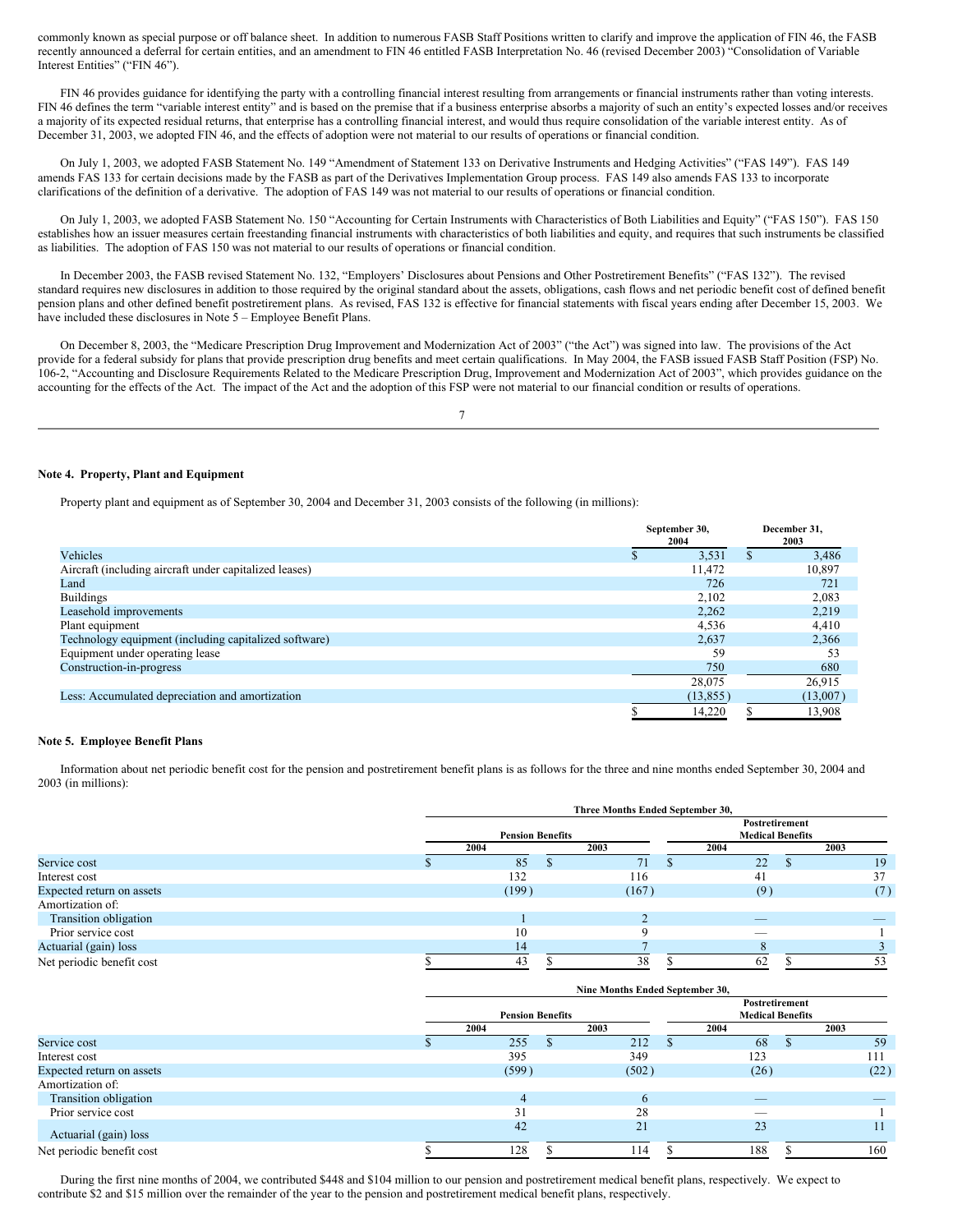#### **Note 6. Goodwill, Intangibles, and Other Assets**

Other assets as of September 30, 2004 and December 31, 2003 consist of the following (in millions):

|                                                                     | September 30.<br>2004 | December 31.<br>2003 |  |     |
|---------------------------------------------------------------------|-----------------------|----------------------|--|-----|
| Non-current finance receivables, net of allowance for credit losses |                       |                      |  | 574 |
| Other non-current assets                                            |                       | 599                  |  | 379 |
|                                                                     |                       | $\overline{10}$      |  | 953 |

The following table indicates the allocation of goodwill by reportable segment as of September 30, 2004 and December 31, 2003 (in millions):

|                       | December 31,<br>2003     | Goodwill<br>Acquired     | Currency/<br>Other |                          | September 30,<br>2004 |
|-----------------------|--------------------------|--------------------------|--------------------|--------------------------|-----------------------|
| Goodwill by Segment:  |                          |                          |                    |                          |                       |
| U.S. domestic package | $\overline{\phantom{a}}$ | $\overline{\phantom{a}}$ |                    | $\overline{\phantom{a}}$ | _                     |
| International package | 100                      | 44                       |                    |                          | 137                   |
| Non-package           | 1,073                    | 10                       |                    |                          | 1.075                 |
|                       | 1, 1/3                   | 54                       |                    | 15)                      | .212<br>1,414         |

The goodwill added in the International segment resulted from the purchase of the remaining 49% minority interest in UPS Yamato Express Co., which was a joint venture with Yamato Transport Co. in Japan. UPS Yamato Express Co. provides express package delivery services in Japan. Upon close of the acquisition, UPS Yamato Express Co. became a wholly-owned subsidiary of UPS. This acquisition had no material effect on our results of operations or financial condition.

The following is a summary of intangible assets as of September 30, 2004 and December 31, 2003 (in millions):

|                          | <b>Franchise Rights,</b><br>Licenses, Patents,<br>Trademarks,<br>and Other |              |    | Total<br>Intangible<br>Assets |      |  |
|--------------------------|----------------------------------------------------------------------------|--------------|----|-------------------------------|------|--|
| September 30, 2004:      |                                                                            |              |    |                               |      |  |
| Gross carrying amount    | 122                                                                        | S            |    | S                             | 127  |  |
| Accumulated amortization | (30)                                                                       |              |    |                               | (30) |  |
| Net carrying value       | 92                                                                         |              |    |                               | 97   |  |
| December 31, 2003:       |                                                                            |              |    |                               |      |  |
| Gross carrying amount    | 118                                                                        | $\mathbf{s}$ | 5. | <b>S</b>                      | 123  |  |
| Accumulated amortization | (23)                                                                       |              |    |                               | (23) |  |
| Net carrying value       | 95                                                                         |              |    |                               | 100  |  |
|                          | 9                                                                          |              |    |                               |      |  |

#### **Note 7. Deferred Taxes, Credits and Other Liabilities**

Deferred taxes, credits and other liabilities as of September 30, 2004 and December 31, 2003 consist of the following (in millions):

|                                           | September 30,<br>2004 | December 31.<br>2003 |
|-------------------------------------------|-----------------------|----------------------|
| Deferred federal and state income taxes   | 3.215                 | 2.491                |
| Insurance reserves                        | 1.115                 | 923                  |
| Other credits and non-current liabilities | 829                   | 641                  |
|                                           | 5.159                 | 4.055                |

# **Note 8. Legal Proceedings and Contingencies**

On August 9, 1999 the United States Tax Court held that we were liable for tax on income of Overseas Partners Ltd., a Bermuda company that had reinsured excess value ("EV") package insurance purchased by our customers beginning in 1984, and that we were liable for additional tax for the 1983 and 1984 tax years. The IRS took similar positions to those advanced in the Tax Court decision for tax years subsequent to 1984 through 1998. On June 20, 2001, the U.S. Court of Appeals for the Eleventh Circuit ruled in our favor and reversed the Tax Court decision. In January 2003, we and the IRS finalized settlement of all outstanding tax issues related to EV package insurance. Under the terms of settlement, we agreed to adjustments that will result in income tax due of approximately \$562 million, additions to tax of \$60 million and related interest. The amount due to the IRS as a result of the settlement is less than amounts we previously had accrued, and less than amounts we had previously paid to the IRS. As a result, we recorded income, before taxes, of \$1.023 billion (\$776 million after tax) during the fourth quarter of 2002. In the first quarter of 2004, we received a refund of \$185 million pertaining to the 1983 and 1984 tax years.

In the third quarter of 2004, we recorded a \$99 million credit to tax expense related to the settlement of various tax matters with the IRS for the years 1991 through 1998, including such items as aircraft maintenance, and various state tax issues. Upon this settlement, we reclassified \$756 million from deferred taxes into current receivables. We expect to receive this balance within the next six months.

We were named as a defendant in twenty-three now-dismissed lawsuits that sought to hold us liable for the collection of premiums for EV insurance in connection with package shipments since 1984. Based on state and federal tort, contract and statutory claims, these cases generally claimed that we failed to remit collected EV premiums to an independent insurer; we failed to provide promised EV insurance; we acted as an insurer without complying with state insurance laws and regulations; and the price for EV insurance was excessive. These actions were all filed after the August 9, 1999 U.S. Tax Court decision, discussed above, which the U.S. Court of Appeals for the Eleventh Circuit later reversed.

These twenty-three cases were consolidated for pre-trial purposes in a multi-district litigation proceeding ("MDL Proceeding") in federal court in New York. In addition to the cases in which UPS was named as a defendant, there also was an action, Smith v. Mail Boxes Etc., against Mail Boxes Etc. and its franchisees relating to UPS EV insurance and related services purchased through Mail Boxes Etc. centers. That case also was consolidated into the MDL Proceeding.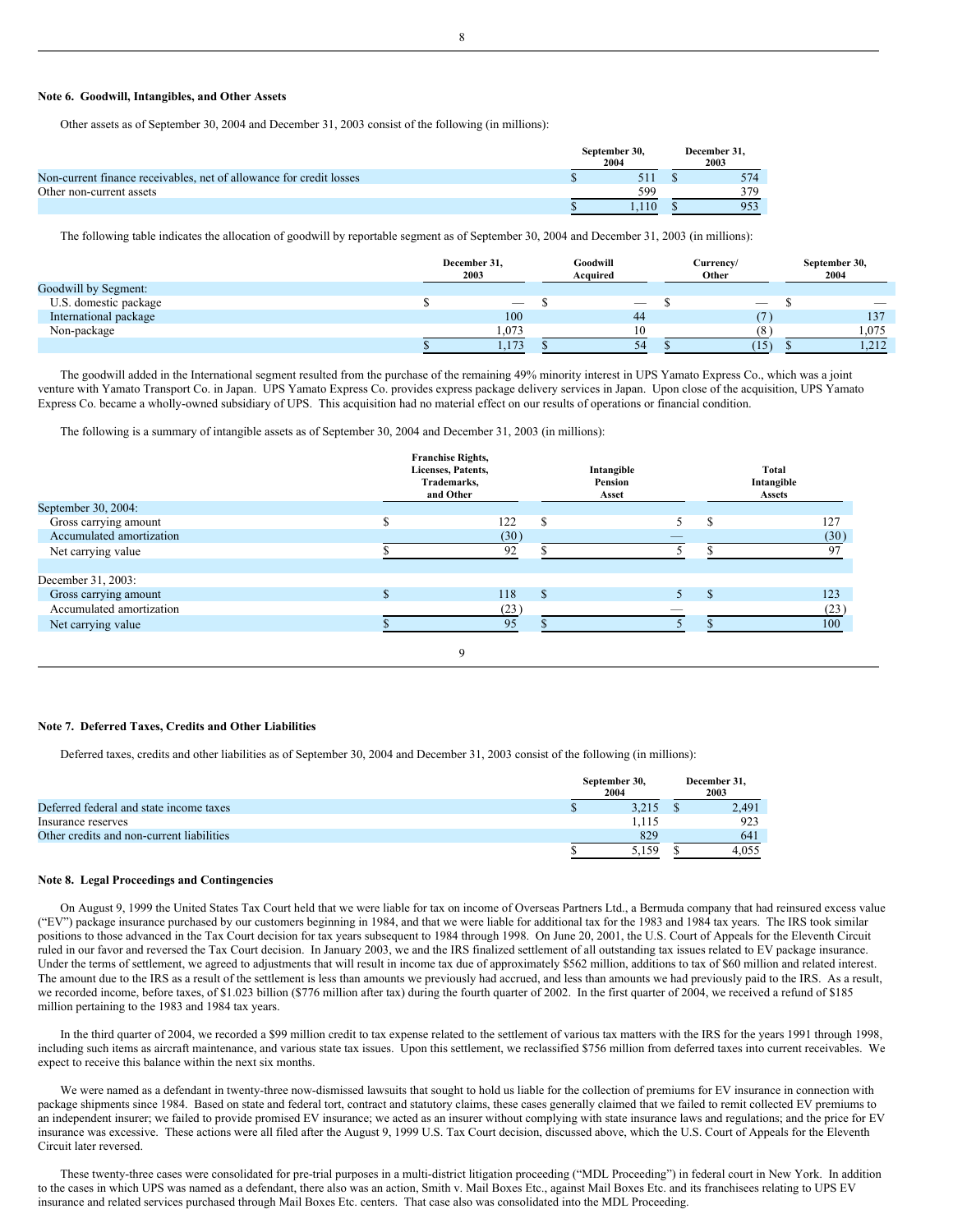In late 2003, the parties reached a global settlement resolving all claims and all cases in the MDL proceeding. In reaching the settlement, we and the other defendants expressly denied any and all liability. On July 30, 2004, the court issued an order granting final approval to the substantive terms of the settlement. No appeals were filed and the settlement became effective on September 8, 2004.

Pursuant to the settlement, UPS will provide qualifying settlement class members with vouchers toward the purchase of specified UPS services and will pay the plaintiffs' attorneys' fees, the total amount of which still remains to be determined by the court. Other defendants have contributed to the costs of the settlement, including the attorneys' fees. The ultimate cost to us of the proposed settlement will depend on a number of factors, including how many vouchers settlement class members actually request and use. We do not believe that this proposed settlement will have a material effect on our financial condition, results of operations, or liquidity.

In addition, we are a defendant in various other lawsuits that arose in the normal course of business. We believe that the eventual resolution of these cases will not have a material adverse effect on our financial condition, results of operations, or liquidity.

10

We participate in a number of trustee-managed multi-employer pension and health and welfare plans for employees covered under collective bargaining agreements. Several factors could result in higher future contributions to these plans, including unfavorable investment performance, changes in demographics, and increased benefits to participants. At this time, we are unable to determine the amount of additional future contributions, if any, or whether any material adverse effect on our financial condition, results of operations, or cash flows could result from our participation in these plans.

# **Note 9. Segment Information**

We report our operations in three segments: U.S. domestic package operations, international package operations and non-package operations, as follows:

- U.S. Domestic Package Domestic package operations include the time-definite delivery of letters, documents, and packages throughout the United States.
- International Package International package operations include delivery to more than 200 countries and territories worldwide, including shipments wholly outside the U.S. as well as shipments with either origin or distribution outside the U.S. Our international package reporting segment includes the operations of our Europe, Asia-Pacific, Canada, and Americas operating segments.
- Non-Package Non-package operations include UPS Supply Chain Solutions, Mail Boxes Etc. (the franchisor of Mail Boxes Etc. and The UPS Store), UPS Capital Corp., our mail and consulting services, and our excess value package insurance business. UPS Supply Chain Solutions, which is comprised of our former UPS Freight Services and UPS Logistics Group businesses, provides supply chain design and management, freight forwarding, and customs brokerage services.

Segment information for the three and nine months ended September 30, 2004 and 2003 is as follows (in millions):

|                       |   | <b>Three Months Ended</b><br>September 30, |     |       |   | <b>Nine Months Ended</b><br>September 30, |               |        |  |
|-----------------------|---|--------------------------------------------|-----|-------|---|-------------------------------------------|---------------|--------|--|
|                       |   | 2004                                       |     | 2003  |   | 2004                                      |               | 2003   |  |
| Revenue:              |   |                                            |     |       |   |                                           |               |        |  |
| U.S. domestic package | S | 6.494                                      | S   | 6,219 | S | 19,514                                    | <sup>\$</sup> | 18,363 |  |
| International package |   | 1,666                                      |     | 1,370 |   | 4,898                                     |               | 4,043  |  |
| Non-package           |   | 792                                        |     | 723   |   | 2,330                                     |               | 2,147  |  |
| Consolidated          |   | 8,952                                      |     | 8,312 |   | 26,742                                    |               | 24,553 |  |
|                       |   |                                            |     |       |   |                                           |               |        |  |
| Operating profit:     |   |                                            |     |       |   |                                           |               |        |  |
| U.S. domestic package | Ś | 857                                        | \$. | 825   | S | 2,580                                     | -S            | 2,361  |  |
| International package |   | 262                                        |     | 176   |   | 803                                       |               | 468    |  |
| Non-package           |   | 139                                        |     | 146   |   | 402                                       |               | 343    |  |
| Consolidated          |   | 1,258                                      |     | 1,147 |   | 3,785                                     |               | 3,172  |  |

Non-package operating profit included \$27 and \$26 million for the three months, and \$85 and \$80 million for the nine months ended September 30, 2004 and 2003, respectively, of intersegment profit, with a corresponding amount of operating expense, which reduces operating profit, included in the U.S. domestic package segment.

11

#### **Note 10. Other Operating Expenses**

The major components of other operating expenses for the three and nine months ended September 30, 2004 and 2003 are as follows (in millions):

|                               | <b>Three Months Ended</b><br>September 30, |       |  | <b>Nine Months Ended</b><br>September 30, |  |       |  |       |
|-------------------------------|--------------------------------------------|-------|--|-------------------------------------------|--|-------|--|-------|
|                               |                                            | 2004  |  | 2003                                      |  | 2004  |  | 2003  |
| Repairs and maintenance       |                                            | 249   |  | 244                                       |  | 753   |  | 719   |
| Depreciation and amortization |                                            | 383   |  | 384                                       |  | 1.154 |  | 1,162 |
| Purchased transportation      |                                            | 489   |  | 439                                       |  | 1,444 |  | 1,289 |
| Fuel                          |                                            | 350   |  | 254                                       |  | 970   |  | 767   |
| Other occupancy               |                                            | 173   |  | 174                                       |  | 552   |  | 546   |
| Other expenses                |                                            | 911   |  | 840                                       |  | 2,698 |  | 2,606 |
| Consolidated                  |                                            | 2,555 |  | 2,335                                     |  | 7,571 |  | 7,089 |

# **Note 11. Earnings Per Share**

The following table sets forth the computation of basic and diluted earnings per share (in millions, except per share amounts):

|            | <b>Three Months Ended</b><br>September 30, |     |      | <b>Nine Months Ended</b><br>September 30. |      |       |  |       |
|------------|--------------------------------------------|-----|------|-------------------------------------------|------|-------|--|-------|
|            | 2004                                       |     | 2003 |                                           | 2004 |       |  | 2003  |
| Numerator: |                                            |     |      |                                           |      |       |  |       |
| Net income |                                            | 890 |      | 739                                       |      | 2,467 |  | 2,042 |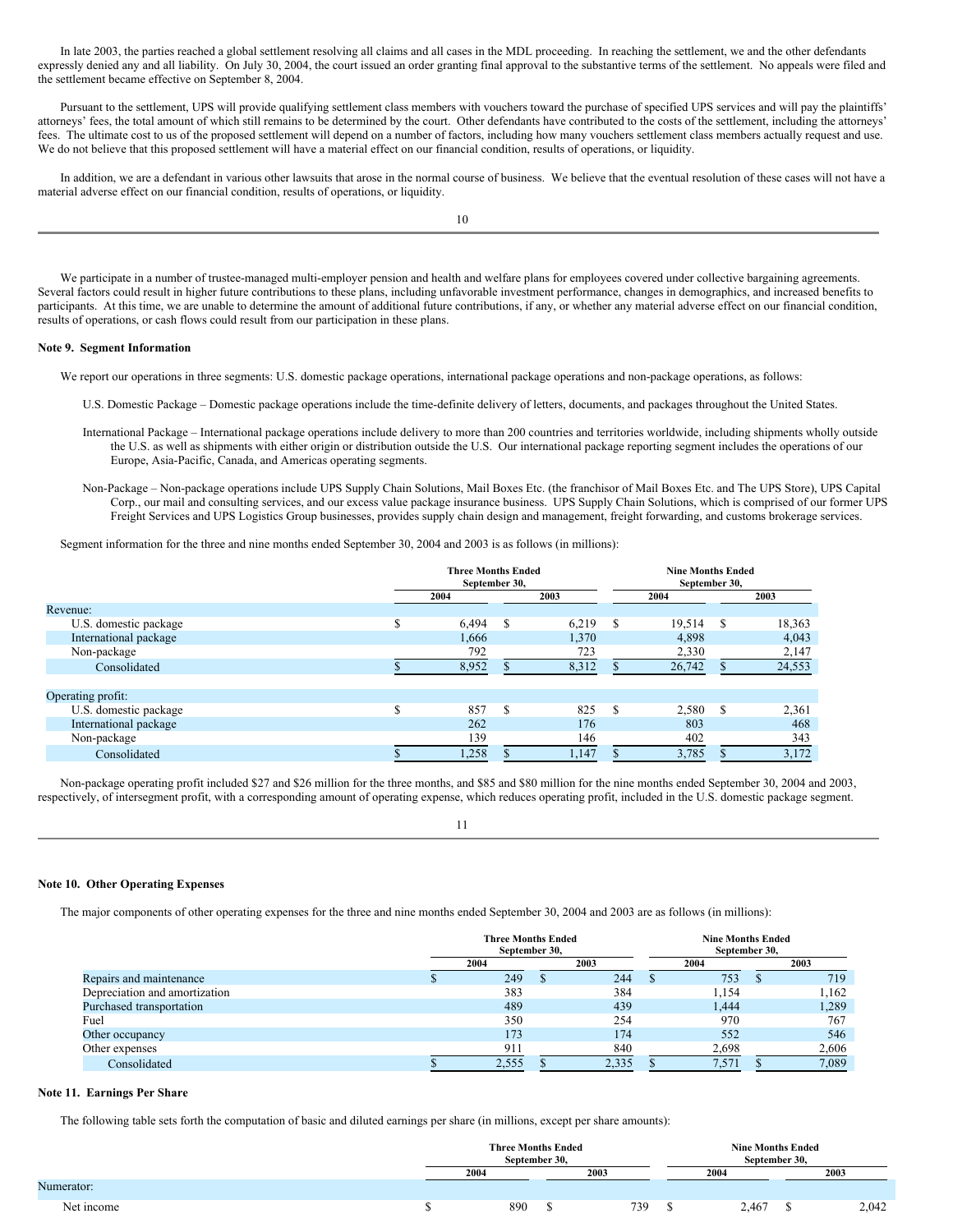| Denominator:                               |       |       |       |       |
|--------------------------------------------|-------|-------|-------|-------|
| Weighted-average shares                    | 1,123 | 1,126 | 1,125 | 1,124 |
| Deferred compensation arrangements         |       |       |       |       |
| Denominator for basic earnings per share   | 1,126 | 1,128 | 1,128 | 1,126 |
| Effect of dilutive securities:             |       |       |       |       |
| Contingent shares -                        |       |       |       |       |
| Management incentive awards                | 6     |       |       |       |
| Stock option plans                         |       |       |       |       |
| Denominator for diluted earnings per share | 1,135 | 1.140 | 1,137 | 1,137 |
| Basic Earnings Per Share                   | 0.79  | 0.66  | 2.19  | 1.81  |
|                                            |       |       |       |       |
| Diluted Earnings Per Share                 | 0.78  | 0.65  | 2.17  | 1.80  |

# **Note 12. Acquisitions and Dispositions**

During the second quarter of 2003, we sold our Mail Technologies business unit in a transaction that increased net income by \$14 million, or \$0.01 per diluted share. The gain consisted of a pre-tax loss of \$24 million recorded in other operating expenses within the non-package segment, and a tax benefit of \$38 million recognized in conjunction with the sale. The tax benefit exceeds the pre-tax loss from this sale primarily because the goodwill impairment charge we previously recorded for the Mail Technologies business unit was not deductible for income tax purposes. Consequently, our tax basis was greater than our book basis, thus producing the tax benefit described above.

12

During the third quarter of 2003, we sold our Aviation Technologies business unit and recognized a pre-tax gain of \$24 million (\$15 million after-tax, or \$0.01 per diluted share), which is recorded in other operating expenses within the non-package segment.

The operating results of both the Mail Technologies unit and the Aviation Technologies unit were previously included in our non-package segment, and were not material to our consolidated operating results in any of the periods presented.

In October 2004, we reached an agreement to purchase the Menlo Worldwide Forwarding unit from CNF Inc. for \$150 million in cash plus the assumption of \$110 million in debt. Menlo Worldwide Forwarding is a global freight forwarder that provides a full suite of heavy air freight forwarding services, ocean services and international trade management, including customs brokerage. We anticipate closing the transaction during the fourth quarter of 2004. The operating results from the acquisition will be reflected in the UPS Supply Chain Solutions division of our non-package segment.

| ı<br>ı<br>$\sim$ |
|------------------|

Item 2. Management's Discussion and Analysis of Financial Condition and Results of Operations

# Revenue, Volume and Revenue Per Piece

The following tables set forth information showing the change in revenue, average daily package volume and average revenue per piece, both in dollars or amounts and in percentage terms:

|                                   |               | <b>Three Months Ended</b><br>September 30, |    |        |              |      | Change        |  |  |
|-----------------------------------|---------------|--------------------------------------------|----|--------|--------------|------|---------------|--|--|
|                                   |               | 2004                                       |    | 2003   |              | S    | $\frac{0}{0}$ |  |  |
| Revenue (in millions):            |               |                                            |    |        |              |      |               |  |  |
| U.S. domestic package:            |               |                                            |    |        |              |      |               |  |  |
| Next Day Air                      | $\mathsf{\$}$ | 1,482                                      | \$ | 1,424  | $\mathbb{S}$ | 58   | $4.1\%$       |  |  |
| Deferred                          |               | 731                                        |    | 714    |              | 17   | 2.4           |  |  |
| Ground                            |               | 4,281                                      |    | 4,081  |              | 200  | 4.9           |  |  |
| Total U.S. domestic package       |               | 6,494                                      |    | 6,219  |              | 275  | 4.4           |  |  |
| International package:            |               |                                            |    |        |              |      |               |  |  |
| Domestic                          |               | 326                                        |    | 279    |              | 47   | 16.8          |  |  |
| Export                            |               | 1,220                                      |    | 988    |              | 232  | 23.5          |  |  |
| Cargo                             |               | 120                                        |    | 103    |              | 17   | 16.5          |  |  |
| Total International package       |               | 1,666                                      |    | 1,370  |              | 296  | 21.6          |  |  |
| Non-package:                      |               |                                            |    |        |              |      |               |  |  |
| <b>UPS Supply Chain Solutions</b> |               | 591                                        |    | 537    |              | 54   | 10.1          |  |  |
| Other                             |               | 201                                        |    | 186    |              | 15   | 8.1           |  |  |
| Total Non-package                 |               | 792                                        |    | 723    |              | 69   | 9.5           |  |  |
| Consolidated                      |               | 8,952                                      | \$ | 8,312  | S            | 640  | $7.7\%$       |  |  |
|                                   |               |                                            |    |        |              |      |               |  |  |
|                                   |               |                                            |    |        |              | #    |               |  |  |
| Average Daily Package Volume      |               |                                            |    |        |              |      |               |  |  |
| (in thousands):                   |               |                                            |    |        |              |      |               |  |  |
| U.S. domestic package:            |               |                                            |    |        |              |      |               |  |  |
| Next Day Air                      |               | 1,157                                      |    | 1,207  |              | (50) | (4.1)%        |  |  |
| Deferred                          |               | 813                                        |    | 859    |              | (46) | (5.4)         |  |  |
| Ground                            |               | 10,409                                     |    | 9,961  |              | 448  | 4.5           |  |  |
| Total U.S. domestic package       |               | 12,379                                     |    | 12,027 |              | 352  | 2.9           |  |  |
| International package:            |               |                                            |    |        |              |      |               |  |  |
| Domestic                          |               | 794                                        |    | 763    |              | 31   | 4.1           |  |  |
| Export                            |               | 530                                        |    | 468    |              | 62   | 13.2          |  |  |
| Total International package       |               | 1,324                                      |    | 1,231  |              | 93   | 7.6           |  |  |
| Consolidated                      |               | 13,703                                     |    | 13,258 |              | 445  | $3.4\%$       |  |  |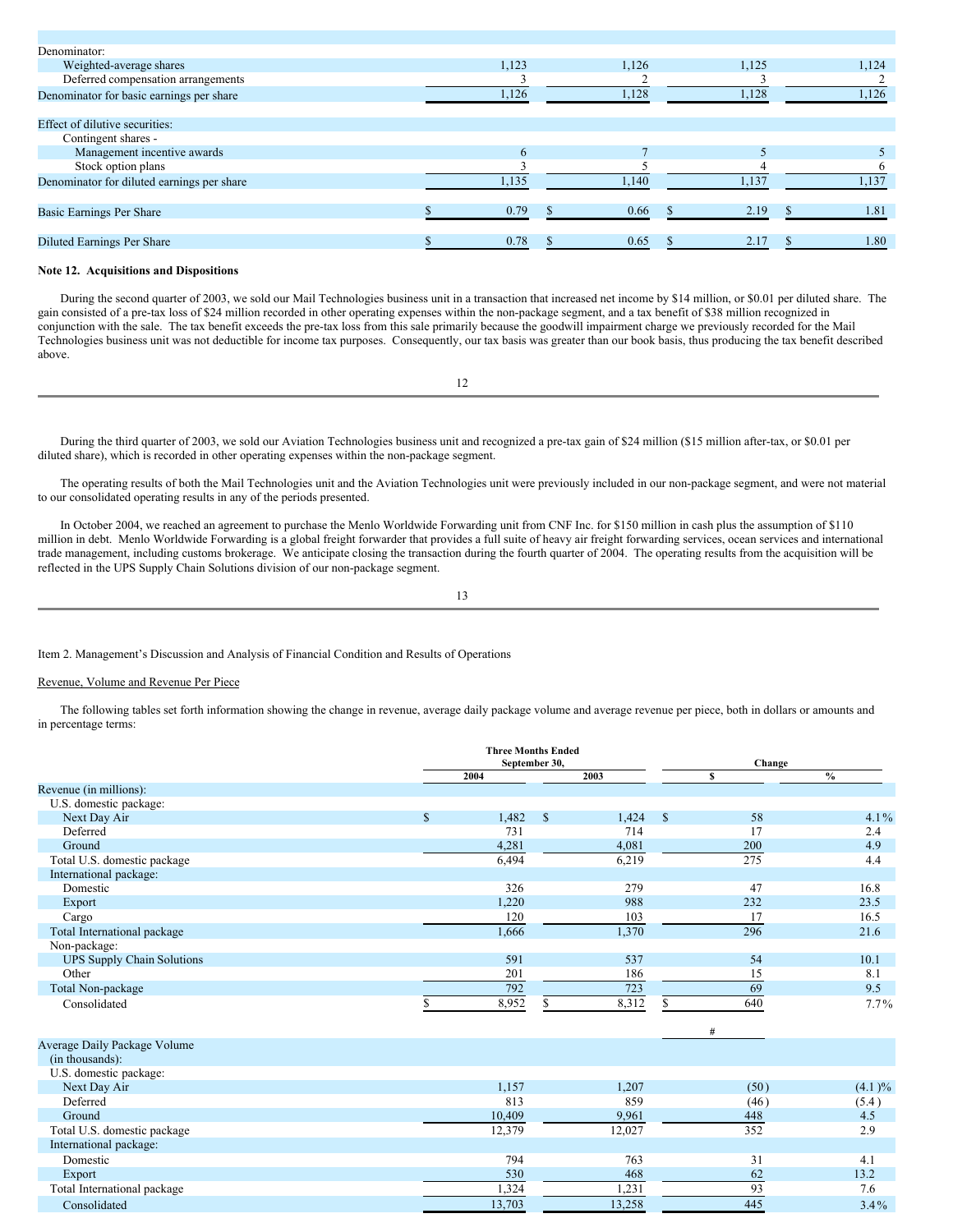| Operating days in period    |               | 64    |              | 64    |               |      |         |
|-----------------------------|---------------|-------|--------------|-------|---------------|------|---------|
|                             |               |       |              |       |               |      |         |
|                             |               |       |              |       |               |      |         |
| Average Revenue Per Piece:  |               |       |              |       |               |      |         |
| U.S. domestic package:      |               |       |              |       |               |      |         |
| Next Day Air                | $\mathcal{S}$ | 20.01 | $\mathbb{S}$ | 18.43 | $\mathcal{S}$ | 1.58 | $8.6\%$ |
| Deferred                    |               | 14.05 |              | 12.99 |               | 1.06 | 8.2     |
| Ground                      |               | 6.43  |              | 6.40  |               | 0.03 | 0.5     |
| Total U.S. domestic package |               | 8.20  |              | 8.08  |               | 0.12 | 1.5     |
| International package:      |               |       |              |       |               |      |         |
| Domestic                    |               | 6.42  |              | 5.71  |               | 0.71 | 12.4    |
| Export                      |               | 35.97 |              | 32.99 |               | 2.98 | 9.0     |
| Total International package |               | 18.24 |              | 16.08 |               | 2.16 | 13.4    |
| Consolidated                |               | 9.17  |              | 8.82  |               | 0.35 | $4.0\%$ |
|                             |               |       |              |       |               |      |         |
|                             | 14            |       |              |       |               |      |         |

### UNITED PARCEL SERVICE, INC. AND SUBSIDIARIES MANAGEMENT'S DISCUSSION AND ANALYSIS OF FINANCIAL CONDITION AND RESULTS OF OPERATIONS

|                                   |             | <b>Nine Months Ended</b><br>September 30, |              |               | Change        |                  |               |  |
|-----------------------------------|-------------|-------------------------------------------|--------------|---------------|---------------|------------------|---------------|--|
|                                   |             | 2004                                      |              | 2003          |               | $\mathbf{s}$     | $\frac{0}{0}$ |  |
| Revenue (in millions):            |             |                                           |              |               |               |                  |               |  |
| U.S. domestic package:            |             |                                           |              |               |               |                  |               |  |
| Next Day Air                      | $\mathbf S$ | 4,444                                     | $\mathbb{S}$ | 4,164         | $\mathbf S$   | 280              | $6.7\%$       |  |
| Deferred                          |             | 2,229                                     |              | 2,128         |               | 101              | 4.7           |  |
| Ground                            |             | 12,841                                    |              | 12,071        |               | 770              | 6.4           |  |
| Total U.S. domestic package       |             | 19,514                                    |              | 18,363        |               | 1.151            | 6.3           |  |
| International package:            |             |                                           |              |               |               |                  |               |  |
| Domestic                          |             | 980                                       |              | 819           |               | 161              | 19.7          |  |
| Export                            |             | 3,584                                     |              | 2,920         |               | 664              | 22.7          |  |
| Cargo                             |             | 334                                       |              | 304           |               | 30               | 9.9           |  |
| Total International package       |             | 4,898                                     |              | 4,043         |               | 855              | 21.1          |  |
| Non-package:                      |             |                                           |              |               |               |                  |               |  |
| <b>UPS Supply Chain Solutions</b> |             | 1,722                                     |              | 1,567         |               | 155              | 9.9           |  |
| Other                             |             | 608                                       |              | 580           |               | 28               | 4.8           |  |
| Total Non-package                 |             | 2,330                                     |              | 2,147         |               | 183              | 8.5           |  |
| Consolidated                      | \$          | 26,742                                    | \$           | 24,553        | \$            | 2,189            | 8.9%          |  |
|                                   |             |                                           |              |               |               |                  |               |  |
| Average Daily Package Volume      |             |                                           |              |               |               | #                |               |  |
| (in thousands):                   |             |                                           |              |               |               |                  |               |  |
| U.S. domestic package:            |             |                                           |              |               |               |                  |               |  |
| Next Day Air                      |             | 1.169                                     |              | 1,174         |               | (5)              | (0.4)%        |  |
| Deferred                          |             | 846                                       |              | 855           |               | (9)              | (1.1)         |  |
| Ground                            |             | 10,351                                    |              | 9,873         |               | 478              | 4.8           |  |
| Total U.S. domestic package       |             | 12,366                                    |              | 11,902        |               | 464              | 3.9           |  |
| International package:            |             |                                           |              |               |               |                  |               |  |
| Domestic                          |             | 796                                       |              | 760           |               | 36               | 4.7           |  |
| Export                            |             | 522                                       |              | 467           |               | 55               | 11.8          |  |
| Total International package       |             | 1,318                                     |              | 1,227         |               | 91               | 7.4           |  |
| Consolidated                      |             | 13,684                                    |              | 13,129        |               | $\overline{555}$ | $4.2\%$       |  |
|                                   |             |                                           |              |               |               |                  |               |  |
| Operating days in period          |             | 192                                       |              | 191           |               |                  |               |  |
| Average Revenue Per Piece:        |             |                                           |              |               |               | $\mathbf{s}$     |               |  |
| U.S. domestic package:            |             |                                           |              |               |               |                  |               |  |
| Next Day Air                      | $\mathbf S$ | 19.80                                     | $\mathbb{S}$ | 18.57         | <sup>\$</sup> | 1.23             | $6.6\%$       |  |
| Deferred                          |             | 13.72                                     |              | 13.03         |               | 0.69             | 5.3           |  |
| Ground                            |             | 6.46                                      |              |               |               | 0.06             | 0.9           |  |
|                                   |             | 8.22                                      |              | 6.40          |               | 0.14             |               |  |
| Total U.S. domestic package       |             |                                           |              | 8.08          |               |                  | 1.7           |  |
| International package:            |             |                                           |              |               |               |                  |               |  |
| Domestic                          |             | 6.41<br>35.76                             |              | 5.64<br>32.74 |               | 0.77             | 13.7<br>9.2   |  |
| Export                            |             |                                           |              |               |               | 3.02             |               |  |
| Total International package       |             | 18.04                                     |              | 15.95         |               | 2.09             | 13.1          |  |
| Consolidated                      | \$          | 9.16                                      | \$           | 8.81          | \$            | 0.35             | $4.0\%$       |  |
|                                   |             | 15                                        |              |               |               |                  |               |  |

# Operating Profit

The following table sets forth information showing the change in operating profit, both in dollars (in millions) and in percentage terms:

|                          | <b>Three Months Ended</b> |           |        |  |  |  |
|--------------------------|---------------------------|-----------|--------|--|--|--|
|                          | September 30,             |           | Change |  |  |  |
| <b>Operating Segment</b> | 2004                      | 2003<br>. |        |  |  |  |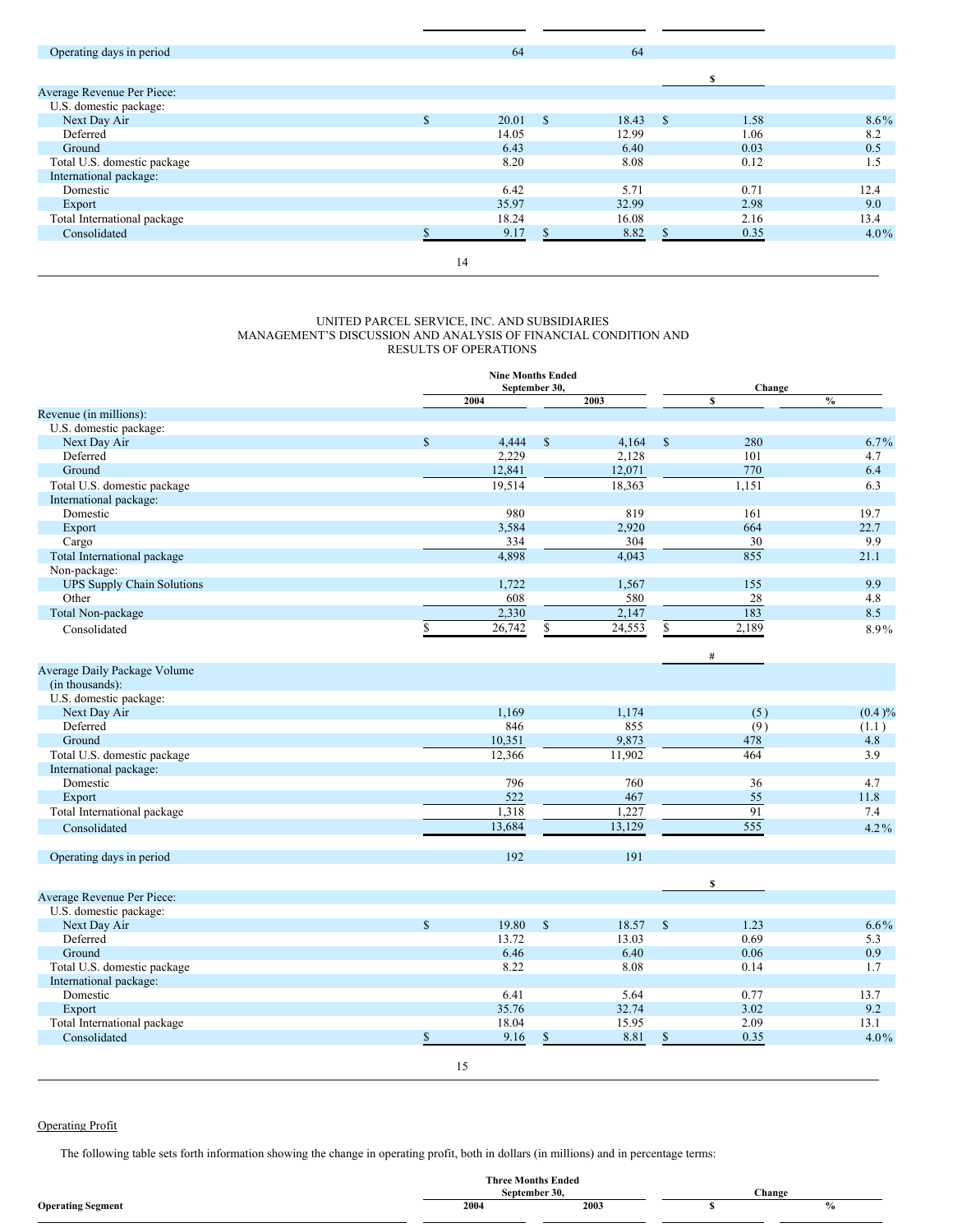| U.S. domestic package         | 857   | 825   | $\sim$<br>ے ر | $3.9\%$ |
|-------------------------------|-------|-------|---------------|---------|
| International package         | 262   | 176   | 86            | 48.9    |
| Non-package                   | 139   | 146   |               | (4.8)   |
| Consolidated Operating Profit | 1.258 | 1.147 |               | $9.7\%$ |

|                                      |  | <b>Nine Months Ended</b><br>September 30, |      |       | Change |              |  |  |
|--------------------------------------|--|-------------------------------------------|------|-------|--------|--------------|--|--|
| <b>Operating Segment</b>             |  | 2004                                      | 2003 |       |        | $\mathbf{0}$ |  |  |
| U.S. domestic package                |  | 2,580                                     |      | 2,361 | 219    | $9.3\%$      |  |  |
| International package                |  | 803                                       |      | 468   | 335    | 71.6         |  |  |
| Non-package                          |  | 402                                       |      | 343   | 59     | 17.2         |  |  |
| <b>Consolidated Operating Profit</b> |  | 3,785                                     |      | 3.172 | 613    | $19.3\%$     |  |  |

# U.S. Domestic Package Operations

U.S. domestic package revenue increased \$275 million, or 4.4%, for the quarter (\$1.151 billion, or 6.3%, year-to-date), which was driven by a 2.9% increase in average daily package volume and a 1.5% increase in revenue per piece. Ground volume increased 4.5% during the quarter, driven in part by the improving U.S. economy, but was adversely affected by the multiple hurricanes that hit the Southeastern U.S. in September 2004. Total Next Day Air volume decreased 4.1% and total deferred volume decreased 5.4%, both of which were significantly affected by declines in letter volume for the quarter influenced by the slowdown in mortgage refinancing, which was notably high in 2003. The decline in Next Day Air letter volume was somewhat offset by an increase in Next Day Air package volume.

Ground revenue per piece increased 0.5% for the quarter primarily due to the impact of a rate increase (described below) that took effect in 2004, but was adversely impacted by the removal of the fuel surcharge on ground products (described below). Next Day Air revenue per piece increased 8.6%, while deferred revenue per piece increased 8.2%, primarily due to the shift in product mix from letters to packages, the rate increase, and the modified fuel surcharge on domestic air products.

On January 5, 2004, a rate increase took effect which was in line with previous years' rate increases. We increased rates for standard ground shipments an average of 1.9% for commercial deliveries. The ground residential surcharge increased \$0.25 to \$1.40 over the commercial ground rate. An additional delivery area surcharge of \$1.00 was implemented for commercial deliveries in certain ZIP codes. Rates for UPS Hundredweight increased 5.9%. In addition, we increased rates for UPS Next Day Air an average of 2.9% and increased rates for deferred services by 2.9%. Rates for international shipments originating in the United States (Worldwide Express, Worldwide Express Plus, UPS Worldwide Expedited and UPS International Standard service) increased an average of 3.5%.

In addition, we discontinued the fuel surcharge on ground products, while we began to apply a new indexed surcharge to domestic air products. This new fuel surcharge for the domestic air products is based on the U.S. Energy Department's Gulf Coast spot price for a gallon of kerosene-type jet fuel. Based on published rates, the average fuel surcharge applied to our air products during the third quarter of 2004 was 7.66% (6.29% year-to-date), compared with the average surcharge of 1.26% applied to both air and ground products in 2003 (1.47% year-to-date), resulting in an increase in domestic fuel surcharge revenue of \$79 million during the quarter (\$135 million year-to-date).

16

U.S. domestic package operating profit increased \$32 million, or 3.9% (\$219 million, or 9.3%, year-to-date), primarily due to the increase in volume and revenue growth discussed previously.

#### International Package Operations

International package revenue improved \$296 million, or 21.6%, for the quarter (\$855 million, or 21.1% year-to-date) primarily due to the 13.2% volume growth for our export products and strong revenue per piece improvements. Revenue increased \$69 million during the quarter (\$225 million year-to-date) due to currency fluctuations. Revenue growth was also impacted by the change to our fuel surcharge discussed below as well as rate changes, which vary by geographical market and occur throughout the year.

In January 2004, changes were made to the calculation of our fuel surcharge on international products (including U.S. export products). The surcharge is now indexed to fuel prices in our different international regions, depending on where the shipment takes place. The current surcharge is only applied to our international express products, while the previous surcharge was applied to all international products. These changes, along with higher fuel prices, had the effect of increasing international package revenue by \$61 million during the quarter (\$139 million year-to-date).

We experienced double-digit export volume growth in each region throughout the world, with the Asia-Pacific region leading with 29% export volume growth, including a 129% increase in China export volume. Export volume continues to benefit from our expanding international network. In addition, we recently announced that we have been awarded 12 additional frequencies to fly to China. For the second consecutive quarter, European export volume grew in excess of 10%, and was positively influenced by the addition of 10 countries to the European Union. Non-U.S. domestic volume increased 4.1% for the quarter (4.7% year-to-date) and primarily reflects improvements in our European and Canadian domestic delivery businesses.

Export revenue per piece increased 9.0% for the quarter (4.0% currency-adjusted), benefiting from rate increases and the impact of the fuel surcharge. In total, international average daily package volume increased 7.6% and average revenue per piece increased 13.4% (7.5% currency-adjusted).

The improvement in operating profit for our international package operations was \$86 million, or 48.9%, for the quarter (\$335 million, or 71.6%, year-to-date), \$18 million of which was due to favorable currency fluctuations (\$48 million year-to-date). This increase in operating profit was primarily due to the strong export volume growth and revenue per piece increases described previously, and a strong increase in operating margin through better network utilization.

#### Non-Package Operations

Non-package revenue increased \$69 million, or 9.5%, for the quarter (\$183 million, or 8.5%, year-to-date). UPS Supply Chain Solutions increased revenue by 10.1% during the quarter (9.9% year-to-date), with strong growth in our air freight business and our ocean freight business. Favorable currency fluctuations provided \$16 million of the increase in revenue for the quarter (\$54 million year-to-date). The remainder of our non-package operations, which includes Mail Boxes Etc. (the franchisor of Mail Boxes Etc. and The UPS Store), UPS Capital Corporation, our mail and consulting services, and our excess value package insurance business, increased revenue by 8.1% for the quarter (4.8% year-to-date), primarily due to strong double-digit franchise revenue growth at Mail Boxes Etc. resulting from an expanding store base.

Non-package operating profit decreased \$7 million, or 4.8%, for the quarter, due to a \$24 million gain recognized in 2003 from the sale of our former Aviation Technologies business unit. Our Supply Chain Solutions unit, our mail services unit, UPS Capital, and our excess value insurance business all contributed to non-package profitability during the quarter. Mail Boxes Etc. experienced strong profit growth, due to the increased franchise revenue noted previously. Non-package operating profit includes \$27 million (compared to \$26 million in 2003) of intersegment profit for the quarter, with a corresponding amount of operating expense, which reduces operating profit, in the U.S. domestic package segment.

During the second quarter of 2003, we sold our Mail Technologies business unit in a transaction that increased net income by \$14 million, or \$0.01 per diluted share. The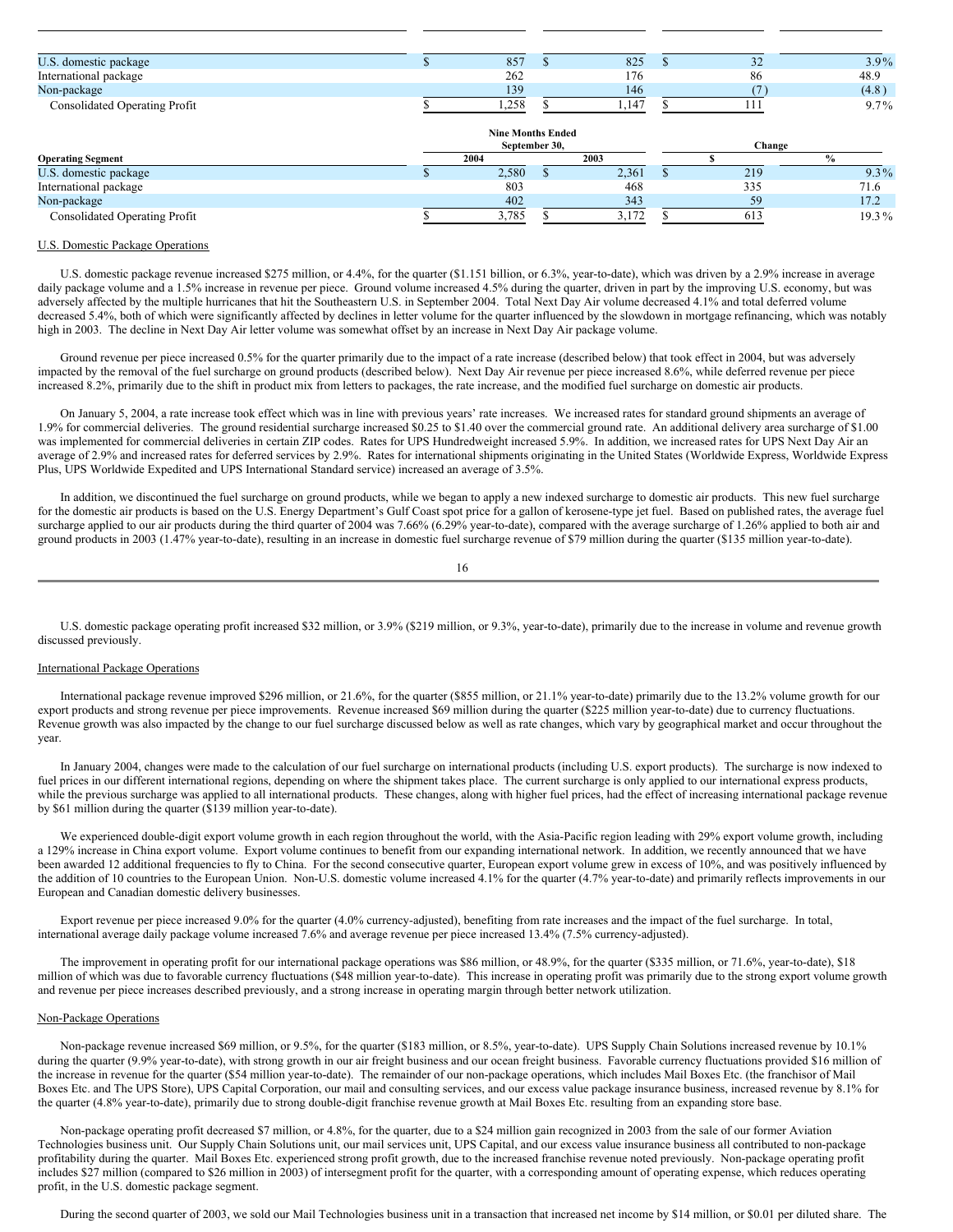gain consisted of a pre-tax loss of \$24 million recorded in other operating expenses within the non-package segment, and a tax benefit of \$38 million recognized in conjunction with the sale. The tax benefit exceeds the pre-tax loss from this sale primarily because the goodwill impairment charge we previously recorded for the Mail Technologies business unit was not deductible for income tax purposes. Consequently, our tax basis was greater than our book basis, thus producing the tax benefit described above.

During the third quarter of 2003, we sold our Aviation Technologies business unit and recognized a pre-tax gain of \$24 million (\$15 million after-tax, or \$0.01 per diluted share), which is recorded in other operating expenses within the non-package segment. The operating results of both the Mail Technologies unit and the Aviation Technologies unit were previously included in our non-package segment, and were not material to our consolidated operating results in any of the periods presented.

#### Operating Expenses and Operating Margin

Consolidated operating expenses increased by \$529 million, or 7.4%, for the quarter (\$1.576 billion, or 7.4%, year-to-date), \$66 million of which was due to currency fluctuations in our international package and non-package segments (\$228 million year-to-date). Compensation and benefits increased by \$309 million, or 6.4%, for the quarter (\$1.094 billion, or 7.7%, year-to-date), largely due to increased payroll costs and higher pension expense for our union pension plans. Stock-based compensation expense increased \$27 million, or 13.9%, in the third quarter (\$105 million, or 18.6%, year-to-date), primarily as a result of increased management incentive awards expense and adopting the measurement provisions of FAS 123 beginning with 2003 stock-based compensation awards.

Other operating expenses increased by \$220 million, or 9.4%, for the quarter (\$482 million, or 6.8%, year-to-date), largely due to a 37.8% increase in fuel expense and an 11.4% increase in purchased transportation, but were somewhat offset by declines in depreciation and amortization and other occupancy expenses. The increase in fuel expense was primarily due to higher prices for Jet-A, diesel, and unleaded gasoline. The increase in purchased transportation expense was influenced by the impact of currency, higher fuel prices, and volume growth in our international package business. The decline in depreciation and amortization for the quarter was impacted by lower depreciation expense on aircraft and engines, largely due to the retirement of some older aircraft. The decline in other occupancy expenses was primarily due to lower real estate taxes. As mentioned previously, the increase in other expenses was affected by the \$24 million gain on the sale of our former Aviation Technologies business in the third quarter of 2003.

Our consolidated operating margin, defined as operating profit as a percentage of revenue, increased during the third quarter. The operating margins for our three business segments were as follows:

|                          | <b>Three Months Ended</b><br>September 30. |          | <b>Nine Months Ended</b><br>September 30. |          |  |  |
|--------------------------|--------------------------------------------|----------|-------------------------------------------|----------|--|--|
| <b>Operating Segment</b> | 2004                                       | 2003     | 2004                                      | 2003     |  |  |
| U.S. domestic package    | $13.2\%$                                   | 13.3%    | $13.2\%$                                  | 12.9%    |  |  |
| International package    | 15.7%                                      | 12.8%    | $16.4\%$                                  | $11.6\%$ |  |  |
| Non-package              | 17.6%                                      | $20.2\%$ | $17.3\%$                                  | $16.0\%$ |  |  |
| Consolidated             | 14.1%                                      | 13.8%    | $14.2\%$                                  | 12.9%    |  |  |

#### Investment Income/Interest Expense

Investment income increased by \$3 million during the third quarter, primarily due to higher interest-earning cash balances during 2004 compared to 2003. The year-todate increase in investment income of \$62 million was primarily due to a \$58 million impairment charge recognized during the first quarter of 2003. We periodically review our investments for indications of other than temporary impairment considering many factors, including the extent and duration to which a security's fair value has been less than its cost, overall economic and market conditions, and the financial condition and specific prospects for the issuer. During the first quarter of 2003, after considering the continued decline in the U.S. equity markets, we recognized an impairment charge of \$58 million, primarily related to our investment in S&P 500 equity portfolios.

The \$7 million increase in interest expense during the third quarter (\$18 million year-to-date) was primarily due to the impact of higher interest rates on variable rate debt and certain interest rate swaps, as well as the impact of currency exchange rates and imputed interest expense associated with certain investments. The impact of higher interest rates was somewhat offset by lower average debt balances outstanding in the third quarter of 2004 compared to 2003.

#### Net Income and Earnings Per Share

Net income for the third quarter of 2004 was \$890 million, a 20.4% increase from the \$739 million achieved in the third quarter of 2003, resulting in an increase in diluted earnings per share from \$0.65 in 2003 to \$0.78 in 2004. Net income in the third quarter of 2004 was favorably impacted by a \$99 million (\$0.08 per diluted share) credit to income tax expense due to the resolution of various tax matters with the Internal Revenue Service (IRS) for the years 1991 through 1998, including such items as aircraft maintenance, and various state tax issues. Net income in the third quarter of 2003 was favorably impacted by a \$15 million (\$0.01 per diluted share) gain due to the sale of our former Aviation Technologies business unit, and by a \$22 million (\$0.02 per diluted share) credit to income tax expense due to a favorable court ruling on the tax treatment of jet engine maintenance costs.

Year-to-date 2004 net income was \$2.467 billion, a 20.8% increase from the \$2.042 billion in the first nine months of 2003, resulting in an increase in diluted earnings per share from \$1.80 in 2003 to \$2.17 in 2004. Year-to-date 2004 net income benefited from the \$99 million (\$0.09 per diluted share) credit to income tax expense discussed previously. Net income in the first nine months of 2003 was favorably impacted by reductions in income tax expense of \$55 million (\$0.05 per diluted share) due to the resolution of various tax issues with the IRS and \$22 million (\$0.02 per diluted share) due to a favorable court ruling on the tax treatment of jet engine maintenance costs. Net income in 2003 was also favorably impacted by the \$14 million (\$0.01 per diluted share) after-tax gain on the sale of Mail Technologies and by the \$15 million (\$0.01 per diluted share) after-tax gain on the sale of Aviation Technologies. Net income in 2003 was adversely impacted by the \$58 million (\$37 million after-tax, or \$0.03 per diluted share) investment impairment charge described previously.

#### Liquidity and Capital Resources

#### *Net Cash From Operating Activities*

Net cash provided by operating activities decreased to \$4.112 billion in the first nine months of 2004 from \$4.160 billion during 2003, largely due to changes in income taxes payable between the periods. This was somewhat offset by higher net income in 2004 and the receipt of an income tax refund in the first quarter of 2004 of \$185 million associated with the resolution of the excess value ("EV") tax case discussed in Note 8 to the unaudited consolidated financial statements.

On January 5, 2004, a rate increase took effect which was in line with previous years' rate increases. We increased rates for standard ground shipments an average of 1.9% for commercial deliveries. The ground residential surcharge increased \$0.25 to \$1.40 over the commercial ground rate. An additional delivery area surcharge of \$1.00 was implemented for commercial deliveries in certain ZIP codes. Rates for UPS Hundredweight increased 5.9%. In addition, we increased rates for UPS Next Day Air an average of 2.9% and increased rates for deferred services by 2.9%. Rates for international shipments originating in the United States (Worldwide Express, Worldwide Express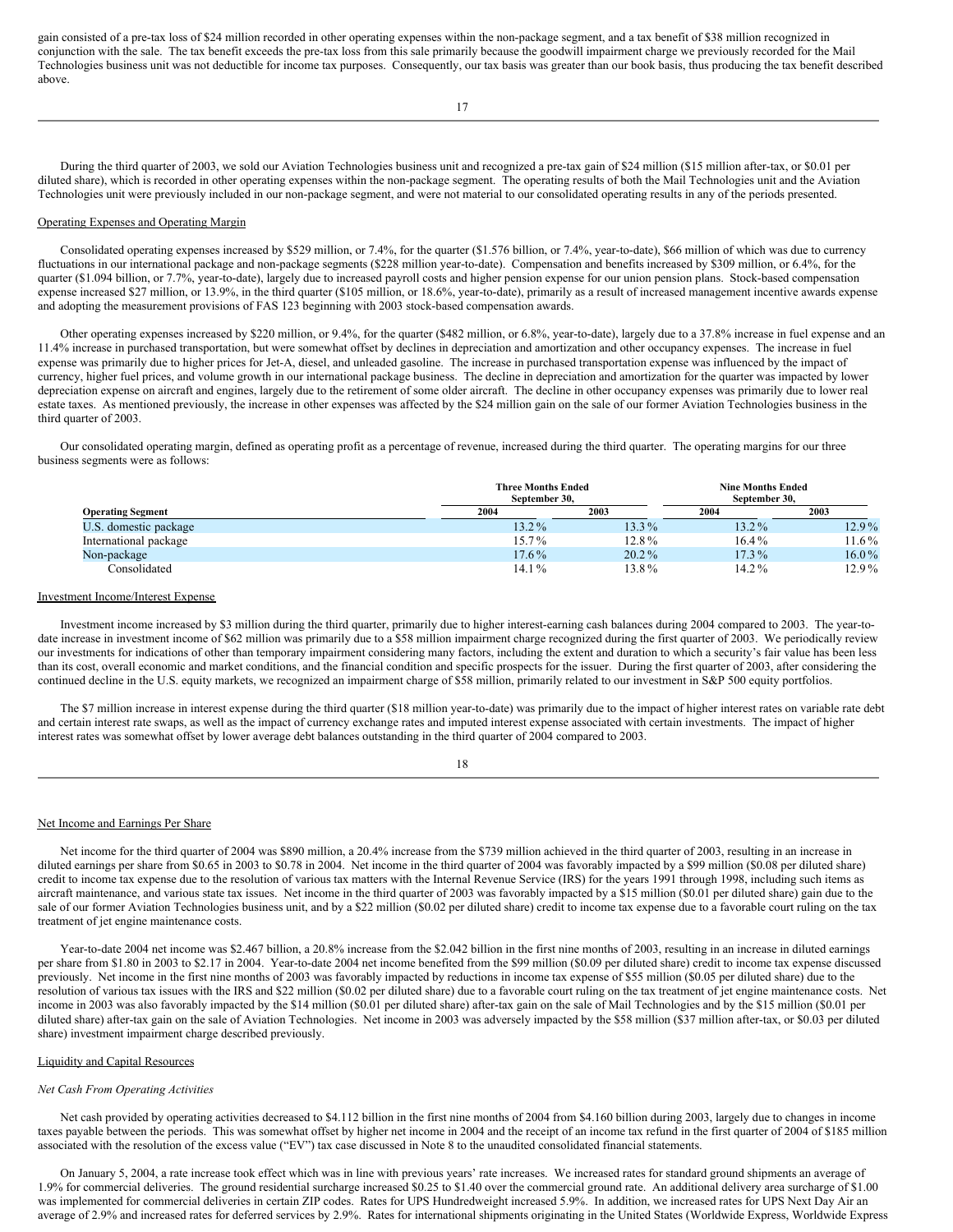Plus, UPS Worldwide Expedited and UPS International Standard service) increased an average of 3.5%. Rate changes for shipments originating outside the U.S. were made throughout the past year and varied by geographic market.

In addition, we discontinued the fuel surcharge on ground service, while an indexed surcharge is being applied to our Next Day Air, deferred products, and international services. This indexed fuel surcharge for the domestic air products is based on the U.S. Energy Department's Gulf Coast spot price for a gallon of kerosene-type jet fuel. The index for shipments originating in Europe is based on the Rotterdam ARA spot price of kerosene-type jet fuel.

On October 28, 2004, we announced a rate increase and a change in the fuel surcharge that will take effect on January 3, 2005. We increased rates 2.9% on UPS Next Day Air, UPS 2nd Day Air, UPS 3 Day Select, and UPS Ground. We also increased rates 2.9% for international shipments originating in the United States (Worldwide Express, Worldwide Express Plus, UPS Worldwide Expedited and UPS International Standard service). Other pricing changes include an increase of \$0.25 for delivery area surcharge on both residential and commercial services to certain ZIP codes. The residential surcharge will increase \$0.10 for UPS Ground services and \$0.35 for UPS Next Day Air, UPS 2nd Day Air and UPS 3 Day Select. These rate changes are customary, and are consistent with previous years' rate increases. Additionally, in January 2005 we will modify the fuel surcharge on domestic and international air services by setting a maximum cap of 9.5%. A fuel surcharge of 2% will be applied to UPS Ground services that will fluctuate after January 2005 based on the U.S. Energy Department's On-Highway Diesel Fuel Price. Rate changes for shipments originating outside the U.S. were made throughout the past year and varied by geographic market.

#### *Net Cash Used In Investing Activities*

Net cash used in investing activities increased to \$2.081 billion in the first nine months of 2004 from \$1.739 billion during 2003, primarily due to increased purchases (net of sales and maturities) of marketable securities and short-term investments resulting from our positive cash flow, which was somewhat offset by loan sales and principal repayments in our finance receivables portfolio. We anticipate capital expenditures of approximately \$2.2 billion in 2004. These expenditures will provide for replacement of existing capacity and anticipated future growth and include the projected cost of capitalized software. We fund our capital expenditures with our cash from operations.

19

#### *Net Cash Used In Financing Activities*

Net cash used in financing activities increased to \$2.063 billion in the first nine months of 2004 from \$1.604 billion during 2003, primarily due to increased repurchases of common stock under our share repurchase program and higher dividends, somewhat offset by lower repayments of debt. Our primary use of cash in financing activities has been to repay long-term debt, repurchase stock, and pay dividends. During the first nine months of 2004, we repaid \$236 million in debt, primarily consisting of UPS Notes, commercial paper, and principal payments on our capitalized lease obligations. Issuances of debt consisted primarily of UPS Notes, and totaled \$82 million for the nine months ended September 30, 2004. We consider the overall fixed and floating interest rate mix of our portfolio and the related overall cost of borrowing when planning for future issuances and non-scheduled repayments of debt.

In May 2004, a total of \$1.0 billion was authorized for share repurchases as part of our continuing share repurchase program. We repurchased a total of \$1.092 billion and \$356 million of common stock in first nine months of 2004 and 2003, respectively. As of September 30, 2004, we had \$474 million of this authorization available for future share repurchases. In October 2004, the Board of Directors authorized an increase in the program to a total of \$2.0 billion for future share repurchases.

We increased our cash dividend payments to \$0.84 per share in the first nine months of 2004 from \$0.67 per share in the same period of 2003, resulting in an increase in total cash dividends paid to \$927 million from \$743 million. The declaration of dividends is subject to the discretion of the Board of Directors and will depend on various factors, including our net income, financial condition, cash requirements, future prospects, and other relevant factors. We expect to continue the practice of paying regular cash dividends.

# *Sources of Credit*

We maintain two commercial paper programs under which we are authorized to borrow up to \$7.0 billion. Approximately \$416 million was outstanding under these programs as of September 30, 2004, with an average interest rate of 1.54%. The entire balance outstanding has been classified as a current liability in our balance sheet. In addition, we maintain an extendible commercial notes program under which we are authorized to borrow up to \$500 million. No amounts were outstanding under this program at September 30, 2004.

We maintain two credit agreements with a consortium of banks. These agreements provide revolving credit facilities of \$1.0 billion each, with one expiring on April 21, 2005 and the other on April 24, 2008. Interest on any amounts we borrow under these facilities would be charged at 90-day LIBOR plus 15 basis points. There were no borrowings under either of these agreements as of September 30, 2004.

We also maintain a \$1.0 billion European medium-term note program. Under this program, we may issue notes from time to time, denominated in a variety of currencies. No amounts were outstanding under this program at September 30, 2004.

In August 2003, we filed a \$2.0 billion shelf registration statement under which we may issue debt securities in the United States. There was approximately \$126 million issued under this shelf registration statement at September 30, 2004, all of which consists of issuances under our UPS Notes program.

#### *Commitments & Contingencies*

We have contractual obligations and commitments in the form of operating leases, capital leases, debt obligations, and purchase commitments. We intend to satisfy these obligations through the use of cash flow from operations. There has been no material change in these obligations and commitments since December 31, 2003. For a discussion of our contractual obligations and commitments, refer to the sub-caption "Commitments" of the caption "Management's Discussion and Analysis of Financial Condition and Results of Operations" on pages 25-26 of our Annual Report on Form 10-K for the year ended December 31, 2003, which is hereby incorporated by reference in this Quarterly Report on Form 10-Q.

We believe that funds from operations and borrowing programs will provide adequate sources of liquidity and capital resources to meet our expected current and longterm needs for the operation of our business, including anticipated capital expenditures such as commitments for aircraft purchases, through 2009.

On August 9, 1999 the United States Tax Court held that we were liable for tax on income of Overseas Partners Ltd., a Bermuda company that had reinsured EV insurance purchased by our customers beginning in 1984, and that we were liable for additional tax for the 1983 and 1984 tax years. The IRS took similar positions to those advanced in the Tax Court decision for tax years subsequent to 1984 through 1998. On June 20, 2001, the U.S. Court of Appeals for the Eleventh Circuit ruled in our favor and reversed the Tax Court decision. In January 2003, we and the IRS finalized settlement of all outstanding tax issues related to EV package insurance. Under the terms of settlement, we agreed to adjustments that will result in income tax due of approximately \$562 million, additions to tax of \$60 million and related interest. The amount due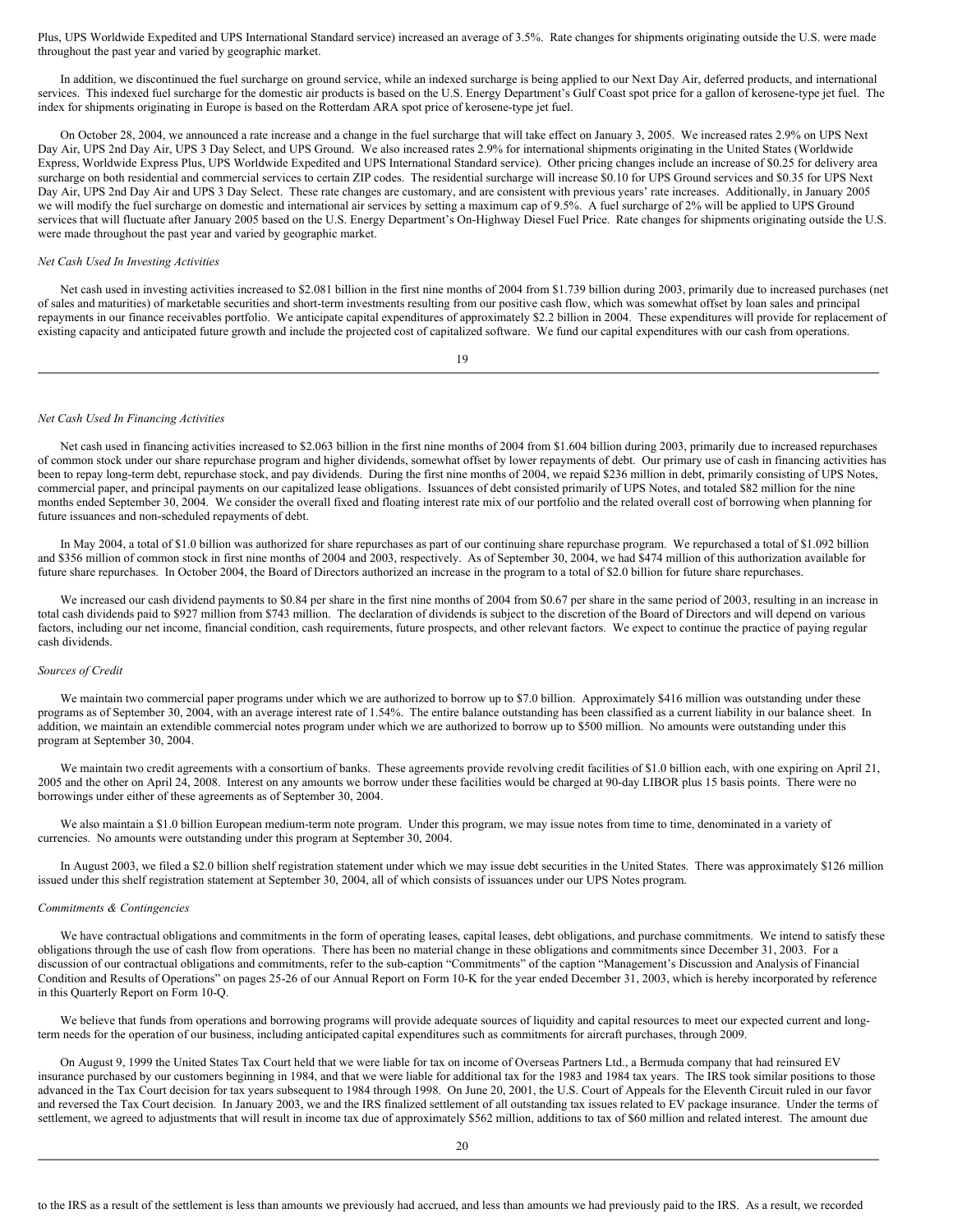income, before taxes, of \$1.023 billion (\$776 million after tax) during the fourth quarter of 2002. In the first quarter of 2004, we received a refund of \$185 million pertaining to the 1983 and 1984 tax years.

In the third quarter of 2004, we recorded a \$99 million credit to tax expense related to the settlement of various tax matters with the IRS for the years 1991 through 1998, including such items as aircraft maintenance, and various state tax issues. Upon this settlement, we reclassified \$756 million from deferred taxes into current receivables. We expect to receive this balance within the next six months.

We were named as a defendant in twenty-three now-dismissed lawsuits that sought to hold us liable for the collection of premiums for EV insurance in connection with package shipments since 1984. Based on state and federal tort, contract and statutory claims, these cases generally claimed that we failed to remit collected EV premiums to an independent insurer; we failed to provide promised EV insurance; we acted as an insurer without complying with state insurance laws and regulations; and the price for EV insurance was excessive. These actions were all filed after the August 9, 1999 U.S. Tax Court decision, discussed above, which the U.S. Court of Appeals for the Eleventh Circuit later reversed.

These twenty-three cases were consolidated for pre-trial purposes in a multi-district litigation proceeding ("MDL Proceeding") in federal court in New York. In addition to the cases in which UPS was named as a defendant, there also was an action, Smith v. Mail Boxes Etc., against Mail Boxes Etc. and its franchisees relating to UPS EV insurance and related services purchased through Mail Boxes Etc. centers. That case also was consolidated into the MDL Proceeding.

In late 2003, the parties reached a global settlement resolving all claims and all cases in the MDL proceeding. In reaching the settlement, we and the other defendants expressly denied any and all liability. On July 30, 2004, the court issued an order granting final approval to the substantive terms of the settlement. No appeals were filed and the settlement became effective on September 8, 2004.

Pursuant to the settlement, UPS will provide qualifying settlement class members with vouchers toward the purchase of specified UPS services and will pay the plaintiffs' attorneys' fees, the total amount of which still remains to be determined by the court. Other defendants have contributed to the costs of the settlement, including the attorneys' fees. The ultimate cost to us of the proposed settlement will depend on a number of factors, including how many vouchers settlement class members actually request and use. We do not believe that this proposed settlement will have a material effect on our financial condition, results of operations, or liquidity.

In addition, we are a defendant in various other lawsuits that arose in the normal course of business. We believe that the eventual resolution of these cases will not have a material adverse effect on our financial condition, results of operations, or liquidity.

We participate in a number of trustee-managed multi-employer pension and health and welfare plans for employees covered under collective bargaining agreements. Several factors could result in higher future contributions to these plans, including unfavorable investment performance, changes in demographics, and increased benefits to participants. At this time, we are unable to determine the amount of additional future contributions, if any, or whether any material adverse effect on our financial condition, results of operations, or cash flows could result from our participation in these plans.

As of December 31, 2003, we had approximately 228,000 employees (64% of our total employees) employed under a National Master Agreement and various supplemental agreements with local unions affiliated with the International Brotherhood of Teamsters ("Teamsters"). These agreements run through July 31, 2008. The majority of our pilots are employed under a collective bargaining agreement with the Independent Pilots Association, which became amendable December 31, 2003. Negotiations are ongoing with the assistance of the National Mediation Board. Our airline mechanics are covered by a collective bargaining agreement with Teamsters Local 2727, which becomes amendable on November 1, 2006. In addition, the majority of our ground mechanics who are not employed under agreements with the Teamsters are employed under collective bargaining agreements with the International Association of Machinists and Aerospace Workers. These agreements run through July 31, 2009.

#### New Accounting Pronouncements

In January 2003, the FASB issued Interpretation No. 46 "Consolidation of Variable Interest Entities", to address perceived weaknesses in accounting for entities commonly known as special purpose or off balance sheet. In addition to numerous FASB Staff Positions written to clarify and improve the application of FIN 46, the FASB recently announced a deferral for certain entities, and an amendment to FIN 46 entitled FASB Interpretation No. 46 (revised December 2003) "Consolidation of Variable Interest Entities" ("FIN 46").

| ł<br>×,<br>I |  |
|--------------|--|
|              |  |

FIN 46 provides guidance for identifying the party with a controlling financial interest resulting from arrangements or financial instruments rather than voting interests. FIN 46 defines the term "variable interest entity" and is based on the premise that if a business enterprise absorbs a majority of such an entity's expected losses and/or receives a majority of its expected residual returns, that enterprise has a controlling financial interest, and would thus require consolidation of the variable interest entity. As of December 31, 2003, we adopted FIN 46, and the effects of adoption were not material to our results of operations or financial condition.

On July 1, 2003, we adopted FASB Statement No. 149 "Amendment of Statement 133 on Derivative Instruments and Hedging Activities" ("FAS 149"). FAS 149 amends FAS 133 for certain decisions made by the FASB as part of the Derivatives Implementation Group process. FAS 149 also amends FAS 133 to incorporate clarifications of the definition of a derivative. The adoption of FAS 149 was not material to our results of operations or financial condition.

On July 1, 2003, we adopted FASB Statement No. 150 "Accounting for Certain Instruments with Characteristics of Both Liabilities and Equity" ("FAS 150"). FAS 150 establishes how an issuer measures certain freestanding financial instruments with characteristics of both liabilities and equity, and requires that such instruments be classified as liabilities. The adoption of FAS 150 was not material to our results of operations or financial condition.

In December 2003, the FASB revised Statement No. 132, "Employers' Disclosures about Pensions and Other Postretirement Benefits" ("FAS 132"). The revised standard requires new disclosures in addition to those required by the original standard about the assets, obligations, cash flows and net periodic benefit cost of defined benefit pension plans and other defined benefit postretirement plans. As revised, FAS 132 is effective for financial statements with fiscal years ending after December 15, 2003, and we have included these disclosures in Note 5 – Employee Benefit Plans.

On December 8, 2003, the "Medicare Prescription Drug Improvement and Modernization Act of 2003" ("the Act") was signed into law. The provisions of the Act provide for a federal subsidy for plans that provide prescription drug benefits and meet certain qualifications. In May 2004, the FASB issued FASB Staff Position (FSP) No. 106-2, "Accounting and Disclosure Requirements Related to the Medicare Prescription Drug, Improvement and Modernization Act of 2003", which provides guidance on the accounting for the effects of the Act. The impact of the Act and the adoption of this FSP were not material to our financial condition or results of operations.

# Forward-Looking Statements

"Management's Discussion and Analysis of Financial Condition and Results of Operations" and other parts of this report contain "forward-looking" statements about matters that inherently are difficult to predict. These statements include statements regarding our intent, belief and current expectations about our strategic direction, prospects and future results. We have described some of the important factors that affect these statements as we discussed each subject. Forward-looking statements involve risks and uncertainties, and certain factors may cause actual results to differ materially from those contained in the forward-looking statements. Some of the factors that could cause our actual results to differ materially from the expected results are described in our Annual Report on Form 10-K for the year ended December 31, 2003.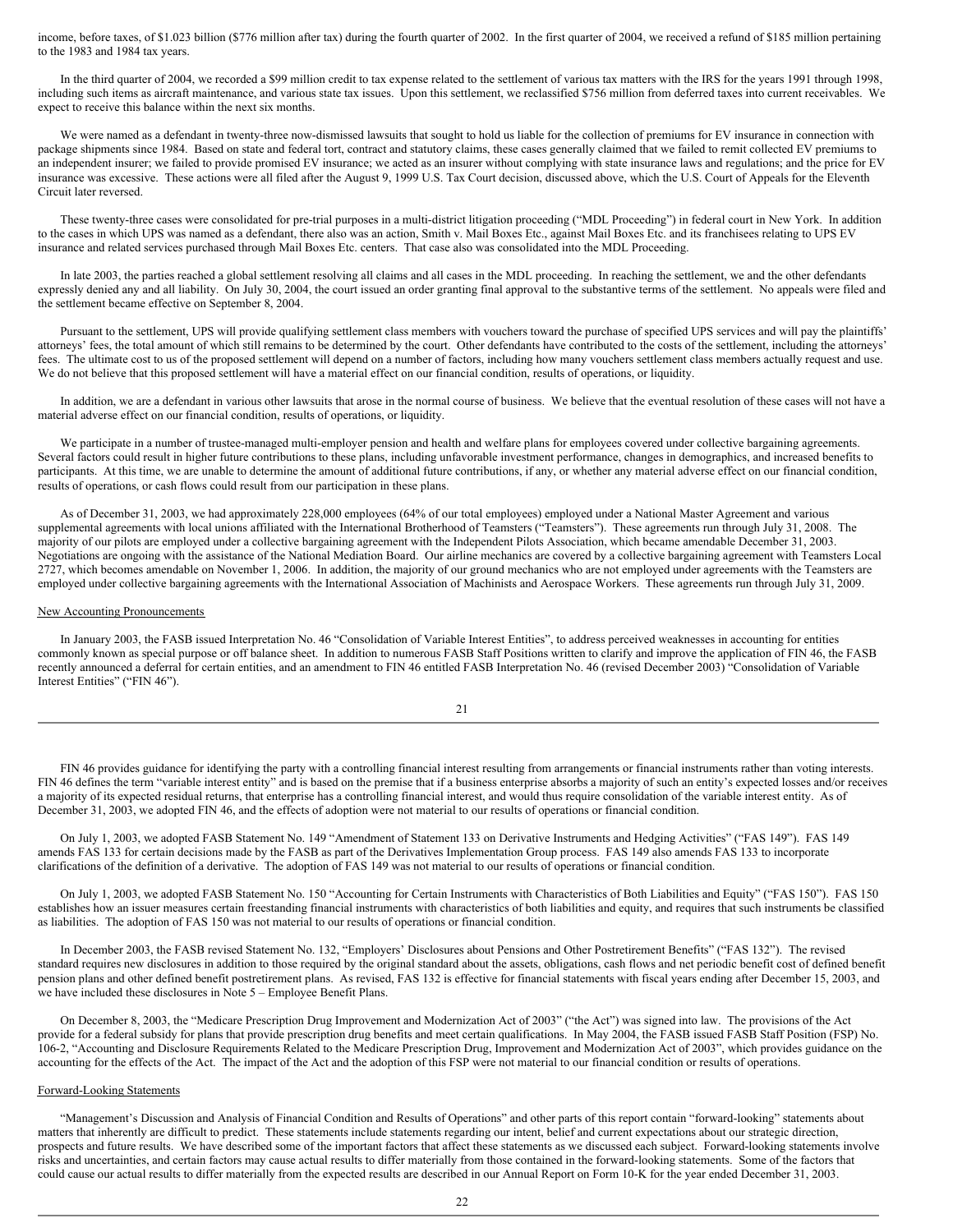#### Item 3. Quantitative and Qualitative Disclosures About Market Risk

We are exposed to market risk from changes in foreign currency exchange rates, interest rates, equity prices, and certain commodity prices. All of this market risk arises in the normal course of business, as we do not engage in speculative trading activities. In order to manage the risk arising from these exposures, we utilize a variety of foreign exchange, interest rate, equity and commodity forward contracts, options, and swaps.

The total fair value asset (liability) of our derivative financial instruments is summarized in the following table (in millions):

|                                  | September 30,<br>2004 | December 31,<br>2003 |      |  |
|----------------------------------|-----------------------|----------------------|------|--|
| <b>Energy Derivatives</b>        | 115                   |                      | 30   |  |
| <b>Currency Derivatives</b>      |                       |                      | (48) |  |
| <b>Interest Rate Derivatives</b> | (34                   |                      |      |  |
|                                  | 86                    |                      | (45  |  |

Our market risks, hedging strategies, and financial instrument positions at September 30, 2004 have not materially changed from those disclosed in our Annual Report on Form 10-K for the year ended December 31, 2003. The market risk sensitivity of the contracts noted above would not be materially different from the amounts disclosed in our Annual Report on Form 10-K for the year ended December 31, 2003. During the first nine months of 2004, we issued a total of \$41 million of fixed rate notes with various maturities under our UPS Notes program. All of these fixed rate notes were effectively converted to floating interest rates using interest rate swaps. The notes are callable at various stated times after issuance, and \$37 million of the notes were called in the first nine months of 2004.

The forward contracts, swaps, and options previously discussed contain an element of risk that the counterparties may be unable to meet the terms of the agreements. However, we minimize such risk exposures for these instruments by limiting the counterparties to large banks and financial institutions that meet established credit guidelines. We do not expect to incur any losses as a result of counterparty default.

The information concerning market risk under the sub-caption "Market Risk" of the caption "Management's Discussion and Analysis of Financial Condition and Results of Operations" on pages 27-29 of our Annual Report on Form 10-K for the year ended December 31, 2003, is hereby incorporated by reference in this Quarterly Report on Form 10-Q.

| ł       |             |
|---------|-------------|
| ×,<br>I | I<br>I<br>× |

#### Item 4. Controls and Procedures

As of the end of the period covered by this report, management, including our chief executive officer and chief financial officer, evaluated the effectiveness of the design and operation of our disclosure controls and procedures. Based upon, and as of the date of, the evaluation, our chief executive officer and chief financial officer concluded that the disclosure controls and procedures were effective, in all material respects, to ensure that information required to be disclosed in the reports we file and submit under the Exchange Act is recorded, processed, summarized and reported as and when required.

There have been no significant changes in our internal control over financial reporting that occurred during our last fiscal quarter that has materially affected, or is reasonably likely to materially affect, our internal control over financial reporting. There were no significant deficiencies or material weaknesses identified in the evaluation, and therefore, no corrective actions were taken.

# 24

# **PART II. OTHER INFORMATION**

Item 1. Legal Proceedings

For a discussion of legal proceedings affecting us and our subsidiaries, please see Note 8 to our unaudited consolidated financial statements contained herein.

Item 2. Unregistered Sales of Equity Securities and Use of Proceeds

(c) A summary of our repurchases of our Class A and Class B common stock during the third quarter of 2004 is as follows (in millions, except per share amounts):

|                                     | <b>Total Number</b><br>of Shares<br>Purchased | Average<br><b>Price Paid</b><br>Per Share | <b>Total Number</b><br>of Shares Purchased<br>as Part of Publicly<br><b>Announced Program</b> | <b>Approximate Dollar</b><br>Value of Shares that<br>May Yet be Purchased<br><b>Under the Program</b> |
|-------------------------------------|-----------------------------------------------|-------------------------------------------|-----------------------------------------------------------------------------------------------|-------------------------------------------------------------------------------------------------------|
| Beginning Balance - July 1, 2004    |                                               |                                           |                                                                                               | 824                                                                                                   |
| July 1 - July 31, 2004              | 1.2                                           | 71.69                                     |                                                                                               | 739                                                                                                   |
| August 1 - August 31, 2004          | 2.7                                           | 70.37                                     | 2.6                                                                                           | 554                                                                                                   |
| September 1 - September 30, 2004    |                                               | 73.82                                     |                                                                                               | 474                                                                                                   |
| Ending Balance - September 30, 2004 | 5.0                                           | 71.47                                     | 4.9                                                                                           | 474                                                                                                   |

(1) Includes shares repurchased through our publicly announced share repurchase program and shares tendered to pay the exercise price and tax withholding on employee stock options.

In May 2004, the Board of Directors authorized a total of \$1.0 billion for share repurchases as part of our continuing share repurchase program. In October 2004, the Board of Directors authorized an increase in our share repurchase program to a total of \$2.0 billion. This superceded any previous remaining authorization for share repurchases. Unless terminated earlier by the resolution of our Board, the program will expire when we have purchased all shares authorized for repurchase under the program.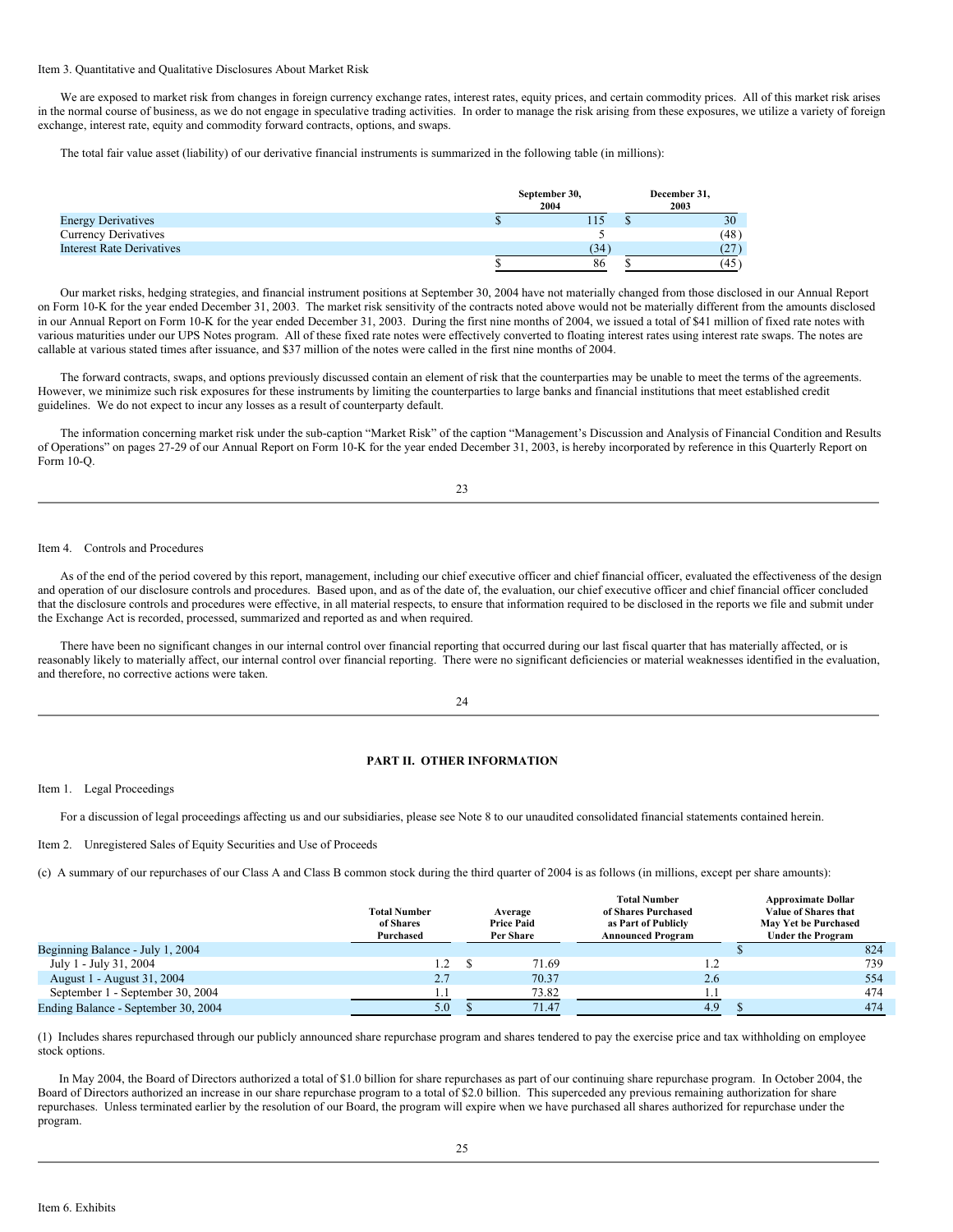Exhibits:

3.1 – Form of Restated Certificate of Incorporation of United Parcel Service, Inc. (incorporated by reference to Exhibit 3.2 to Form 10-Q for the Quarter Ended June 30, 2002).

3.2 – Form of Bylaws of United Parcel Service, Inc. (incorporated by reference to Exhibit 3.2 on Form S-4 (No. 333-83349), filed on July 21, 1999, as amended).

12 – Computation of Ratio of Earnings to Fixed Charges.

31.1 – Certification of the Chief Executive Officer Pursuant to Rule 13a (14), as adopted pursuant to Section 302 of the Sarbanes-Oxley Act of 2002.

31.2 – Certification of the Chief Financial Officer Pursuant to Rule 13a (14), as adopted pursuant to Section 302 of the Sarbanes-Oxley Act of 2002.

32.1 – Certification of the Chief Executive Officer Pursuant to 18 U.S.C. Section 1350, as Adopted Pursuant to Section 906 of the Sarbanes-Oxley Act of 2002.

32.2 – Certification of the Chief Financial Officer Pursuant to 18 U.S.C. Section 1350, as Adopted Pursuant to Section 906 of the Sarbanes-Oxley Act of 2002.

#### 26

# EXHIBIT INDEX

3.1 – Form of Restated Certificate of Incorporation of United Parcel Service, Inc. (incorporated by reference to Exhibit 3.2 to Form 10-Q for the Quarter Ended June 30, 2002).

3.2 – Form of Bylaws of United Parcel Service, Inc. (incorporated by reference to Exhibit 3.2 on Form S-4 (No. 333-83349), filed on July 21, 1999, as amended).

12 – Computation of Ratio of Earnings to Fixed Charges.

31.1 – Certification of the Chief Executive Officer Pursuant to Rule 13a (14), as adopted pursuant to Section 302 of the Sarbanes-Oxley Act of 2002.

31.2 – Certification of the Chief Financial Officer Pursuant to Rule 13a (14), as adopted pursuant to Section 302 of the Sarbanes-Oxley Act of 2002.

32.1 – Certification of the Chief Executive Officer Pursuant to 18 U.S.C. Section 1350, as Adopted Pursuant to Section 906 of the Sarbanes-Oxley Act of 2002.

32.2 – Certification of the Chief Financial Officer Pursuant to 18 U.S.C. Section 1350, as Adopted Pursuant to Section 906 of the Sarbanes-Oxley Act of 2002.

27

# SIGNATURES

Pursuant to the requirements of the Securities Exchange Act of 1934, the registrant has duly caused this report to be signed on its behalf by the undersigned thereunto duly authorized.

> UNITED PARCEL SERVICE, INC. (Registrant)

Date: November 5, 2004 By: /s/ D. Scott Davis

D. Scott Davis Senior Vice President, Treasurer and Chief Financial Officer (Duly Authorized Officer and Principal Financial Officer)

28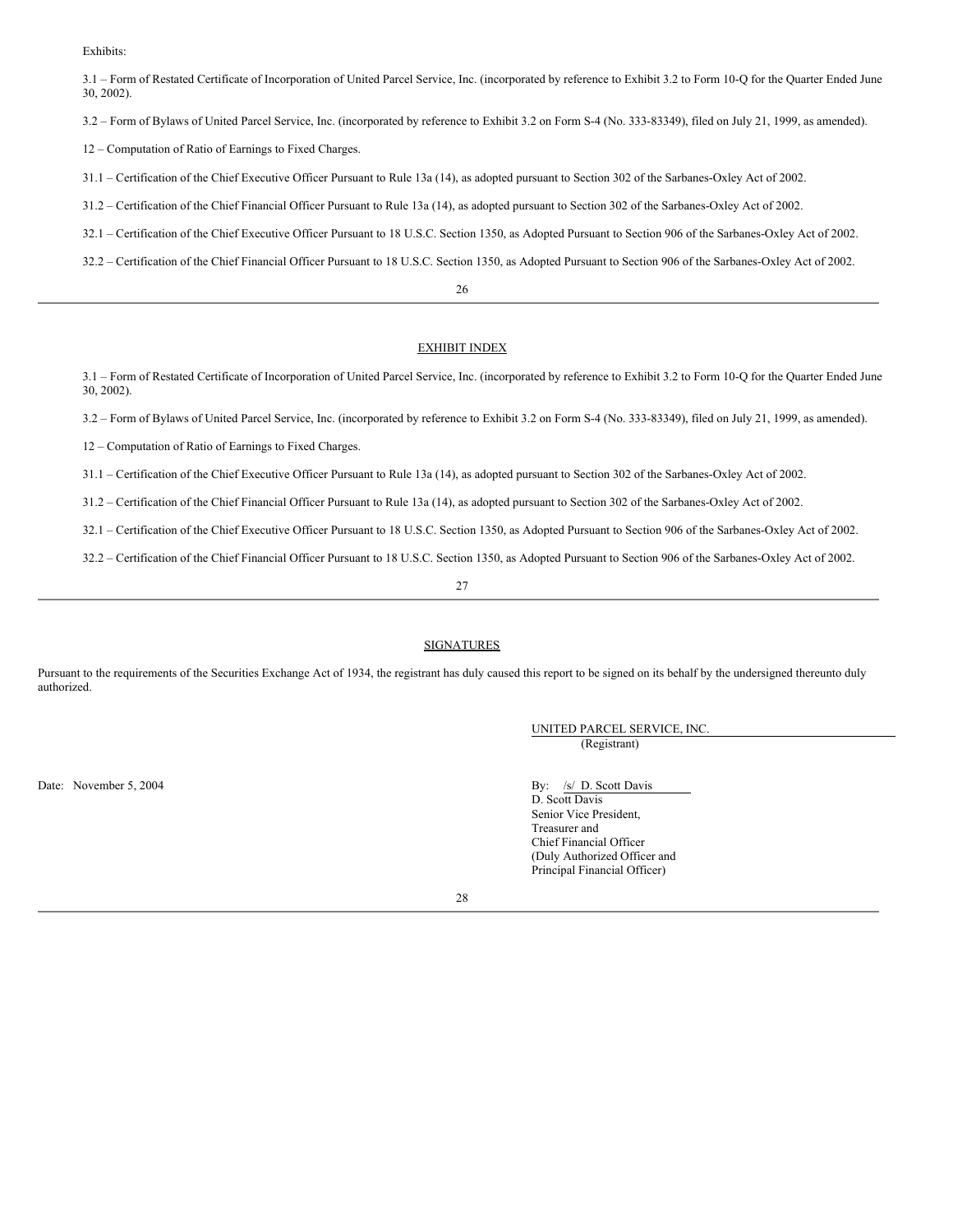#### **United Parcel Service, Inc. and Subsidiaries Ratio of Earnings to Fixed Charges**

|                                                     | <b>Nine Months Ended</b><br>September 30, |       |    |       |  |  |  |
|-----------------------------------------------------|-------------------------------------------|-------|----|-------|--|--|--|
| (in millions)                                       | 2004                                      |       |    | 2003  |  |  |  |
| Earnings:                                           |                                           |       |    |       |  |  |  |
| Earnings before income taxes and accounting changes |                                           | 3,730 | \$ | 3,073 |  |  |  |
| Add: Interest expense                               |                                           | 112   |    | 94    |  |  |  |
| Add: One-third of rental expense (a)                |                                           | 171   |    | 169   |  |  |  |
| Total earnings                                      |                                           | 4,013 |    | 3,336 |  |  |  |
|                                                     |                                           |       |    |       |  |  |  |
| <b>Fixed Charges:</b>                               |                                           |       |    |       |  |  |  |
| Interest expense                                    | $\triangle$                               | 112   | \$ | 94    |  |  |  |
| Interest capitalized                                |                                           | 18    |    | 21    |  |  |  |
| One-third of rental expense (a)                     |                                           | 171   |    | 169   |  |  |  |
| Total fixed charges                                 |                                           | 301   |    | 284   |  |  |  |
|                                                     |                                           |       |    |       |  |  |  |
| Ratio of Earnings to Fixed Charges                  |                                           | 13.3  |    | 11.7  |  |  |  |
|                                                     |                                           |       |    |       |  |  |  |

(a) Considered to be representative of interest factor in rental expense.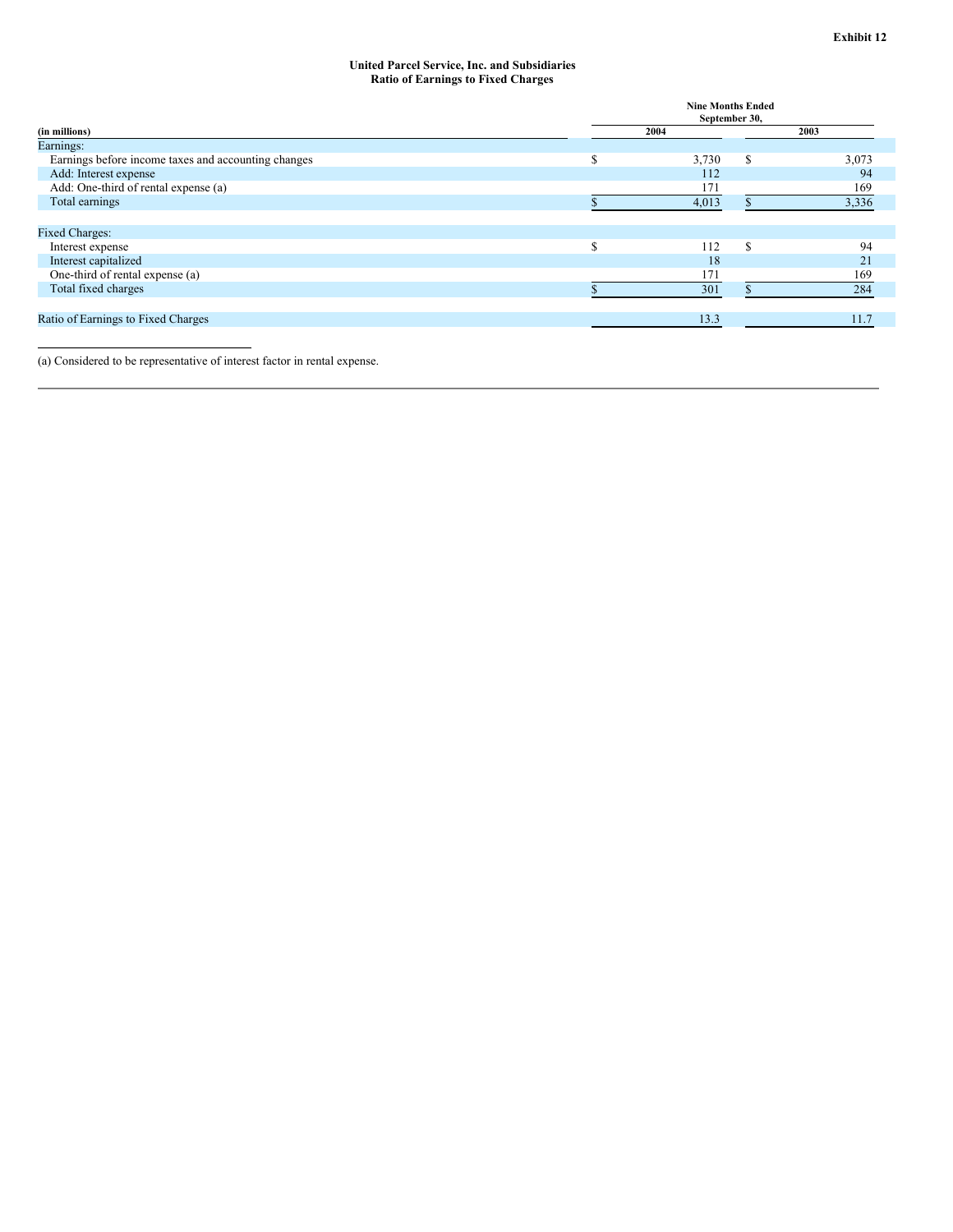# **CERTIFICATE OF CHIEF EXECUTIVE OFFICER**

I, Michael L. Eskew, certify that:

- 1. I have reviewed this quarterly report on Form 10-Q of United Parcel Service, Inc.;
- 2. Based on my knowledge, this report does not contain any untrue statement of a material fact or omit to state a material fact necessary to make the statements made, in light of the circumstances under which such statements were made, not misleading with respect to the period covered by this report;
- 3. Based on my knowledge, the financial statements, and other financial information included in this report, fairly present in all material respects the financial condition, results of operations and cash flows of the registrant as of, and for, the periods presented in this report;
- 4. The registrant's other certifying officer and I are responsible for establishing and maintaining disclosure controls and procedures (as defined in Exchange Act Rules 13a-15(e) and 15d-15(e)) for the registrant and have:
	- a. designed such disclosure controls and procedures, or caused such disclosure controls and procedures to be designed under our supervision, to ensure that material information relating to the registrant, including its consolidated subsidiaries, is made known to us by others within those entities, particularly during the period in which this report is being prepared;
	- b. evaluated the effectiveness of the registrant's disclosure controls and procedures and presented in this report our conclusions about the effectiveness of disclosure controls and procedures, as of the end of the period covered by this report based on such evaluation; and
	- c. disclosed in this report any change in the registrant's internal control over financial reporting that occurred during the registrant's most recent fiscal quarter that has materially affected, or is reasonably likely to materially affect, the registrant's internal control over financial reporting; and
- 5. The registrant's other certifying officer and I have disclosed, based on our most recent evaluation of internal control over financial reporting, to the registrant's auditors and the audit committee of the registrant's board of directors (or persons performing the equivalent functions):
	- a. all significant deficiencies and material weaknesses in the design or operation of internal control over financial reporting which are reasonably likely to adversely affect the registrant's ability to record, process, summarize and report financial information; and
	- b. any fraud, whether or not material, that involves management or other employees who have a significant role in the registrant's internal control over financial reporting.

/s/ Michael L. Eskew Michael L. Eskew Chairman and Chief Executive Officer November 5, 2004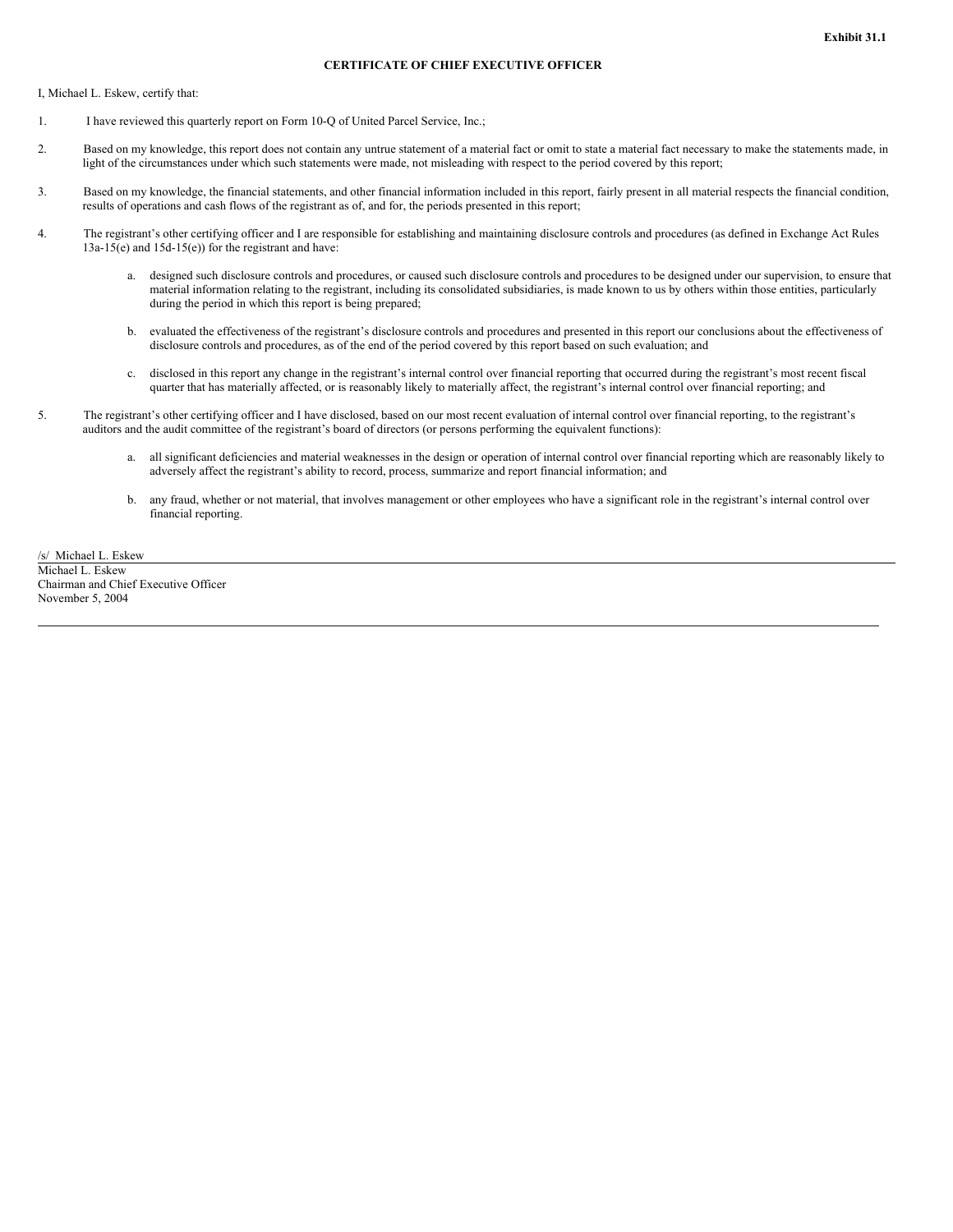# **CERTIFICATE OF CHIEF FINANCIAL OFFICER**

I, D. Scott Davis, certify that:

- 1. I have reviewed this quarterly report on Form 10-Q of United Parcel Service, Inc.;
- 2. Based on my knowledge, this report does not contain any untrue statement of a material fact or omit to state a material fact necessary to make the statements made, in light of the circumstances under which such statements were made, not misleading with respect to the period covered by this report;
- 3. Based on my knowledge, the financial statements, and other financial information included in this report, fairly present in all material respects the financial condition, results of operations and cash flows of the registrant as of, and for, the periods presented in this report;
- 4. The registrant's other certifying officer and I are responsible for establishing and maintaining disclosure controls and procedures (as defined in Exchange Act Rules 13a-15(e) and 15d-15(e)) for the registrant and have:
	- a. designed such disclosure controls and procedures, or caused such disclosure controls and procedures to be designed under our supervision, to ensure that material information relating to the registrant, including its consolidated subsidiaries, is made known to us by others within those entities, particularly during the period in which this report is being prepared;
	- b. evaluated the effectiveness of the registrant's disclosure controls and procedures and presented in this report our conclusions about the effectiveness of disclosure controls and procedures, as of the end of the period covered by this report based on such evaluation; and
	- c. disclosed in this report any change in the registrant's internal control over financial reporting that occurred during the registrant's most recent fiscal quarter that has materially affected, or is reasonably likely to materially affect, the registrant's internal control over financial reporting; and
- 5. The registrant's other certifying officer and I have disclosed, based on our most recent evaluation of internal control over financial reporting, to the registrant's auditors and the audit committee of the registrant's board of directors (or persons performing the equivalent functions):
	- a. all significant deficiencies and material weaknesses in the design or operation of internal control over financial reporting which are reasonably likely to adversely affect the registrant's ability to record, process, summarize and report financial information; and
	- b. any fraud, whether or not material, that involves management or other employees who have a significant role in the registrant's internal control over financial reporting.

/s/ D. Scott Davis D. Scott Davis Chief Financial Officer November 5, 2004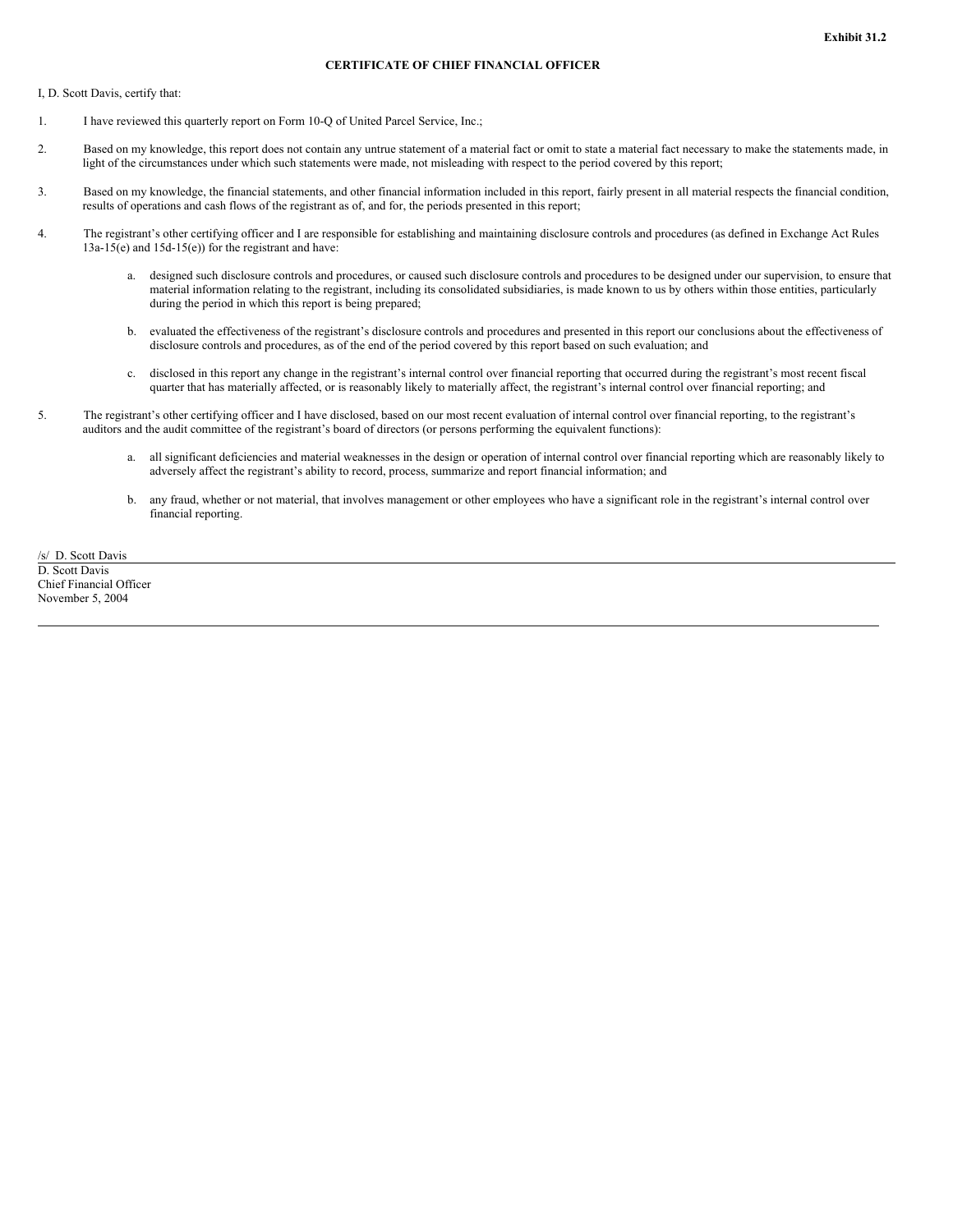#### **CERTIFICATION PURSUANT TO 18 U.S.C. SECTION 1350, AS ADOPTED PURSUANT TO SECTION 906 OF THE SARBANES-OXLEY ACT OF 2002**

Pursuant to Section 906 of the Sarbanes-Oxley Act of 2002 and in connection with the Quarterly Report on Form 10-Q of United Parcel Service, Inc. (the "Corporation") for the period ended September 30, 2004, as filed with the Securities and Exchange Commission on the date hereof (the "Report"), the undersigned, the Chairman of the Board and Chief Executive Officer of the Corporation, certifies that:

- (1) The Report fully complies with the requirements of Section 13(a) or 15(d) of the Securities Exchange Act of 1934; and
- (2) The information contained in the Report fairly presents, in all material respects, the financial condition and results of operations of the Corporation.

/s/ Michael L. Eskew Michael L. Eskew Chairman and Chief Executive Officer November 5, 2004